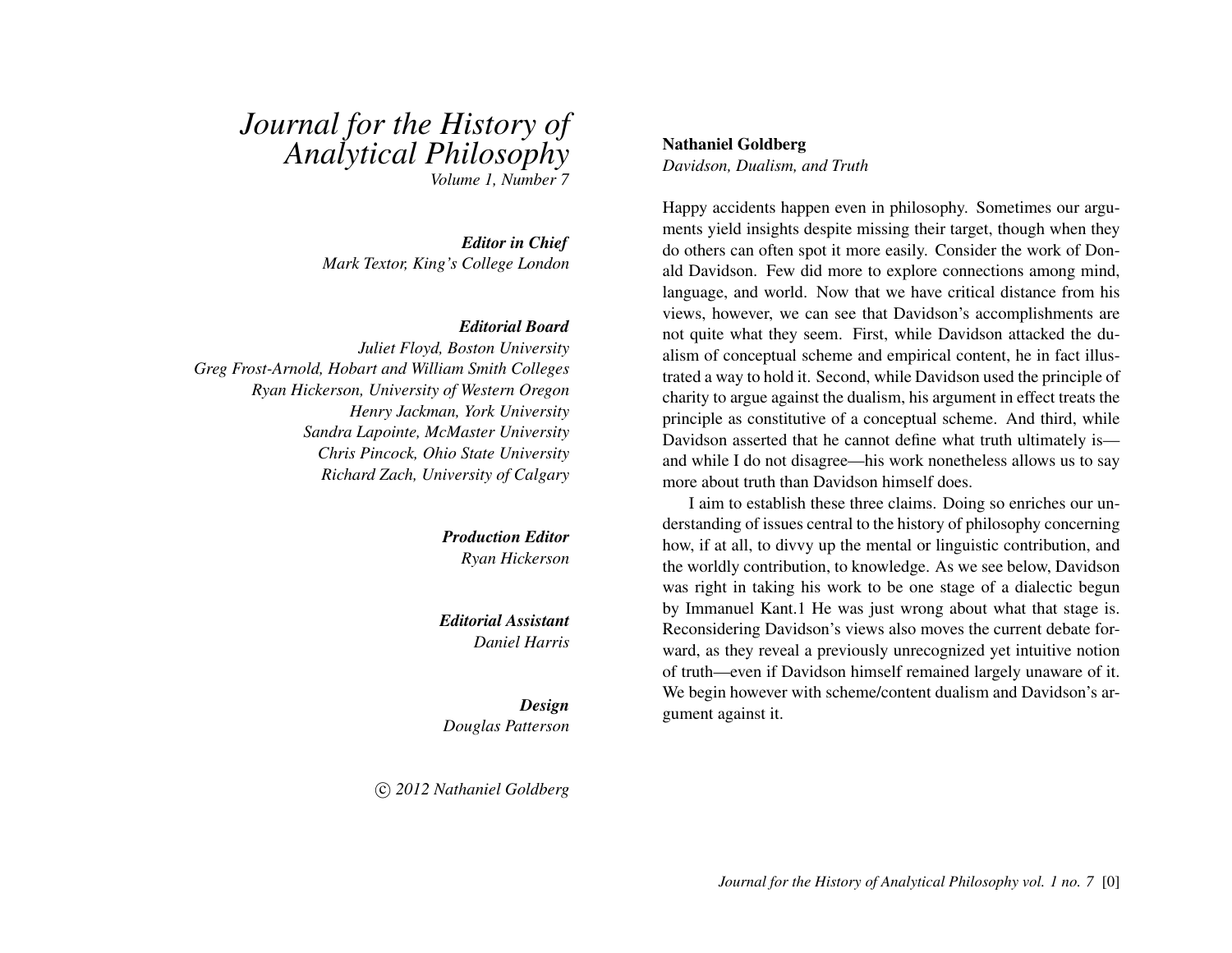# *Davidson, Dualism, and Truth*

#### Nathaniel Goldberg

Happy accidents happen even in philosophy. Sometimes our arguments yield insights despite missing their target, though when they do others can often spot it more easily. Consider the work of Donald Davidson. Few did more to explore connections among mind, language, and world. Now that we have critical distance from his views, however, we can see that Davidson's accomplishments are not quite what they seem. First, while Davidson attacked the dualism of conceptual scheme and empirical content, he in fact illustrated a way to hold it. Second, while Davidson used the principle of charity to argue against the dualism, his argument in effect treats the principle as constitutive of a conceptual scheme. And third, while Davidson asserted that he cannot define what truth ultimately is and while I do not disagree—his work nonetheless allows us to say more about truth than Davidson himself does.

<span id="page-1-0"></span>I aim to establish these three claims. Doing so enriches our understanding of issues central to the history of philosophy concerning how, if at all, to divvy up the mental or linguistic contribution, and the worldly contribution, to knowledge. As we see below, Davidson was right in taking his work to be one stage of a dialectic begun by Immanuel Kant.<sup>[1](#page-16-0)</sup> He was just wrong about what that stage is. Reconsidering Davidson's views also moves the current debate forward, as they reveal a previously unrecognized yet intuitive notion of truth—even if Davidson himself remained largely unaware of it. We begin however with scheme/content dualism and Davidson's argument against it.

# *1 Davidson's Argument*

Scheme/content dualism is meant to be the dualism between the mind's or language's contribution to our knowledge, judgments, beliefs, or sentences, on the one hand, and the world's contribution to them, on the other. The dualism is central to Kant's (1998) view, whose categories of understanding and forms of intuition, embodied in synthetic a priori judgments, were meant to be constitutive of the scheme; the data of sensation, somehow provided by things in themselves, its content. Examples of Kant's synthetic a priori judgments included truths of arithmetic and geometry (the latter which he took to be necessarily Euclidean), and the fundamental conceptual claims of pure natural science that Kant (2004) correlated with the laws of classical mechanics. For Kant, synthetic a posteriori judgments were in turn the empirical claims constructed within this scheme from sensory data.

In the  $20<sup>th</sup>$  century scheme/content dualism became central to Carnap's (1988) view. Different sets of analytic sentences were meant to be constitutive of different schemes or, as Carnap preferred, formal languages or linguistic frameworks; evidence or observations, their content. Examples of Carnap's analytic sentences included the axioms of Euclidean geometry, constitutive of the framework of classical mechanics, and the axioms of Riemannian geometry, constitutive of the framework of general relativity. For Carnap, synthetic sentences were in turn the empirical claims constructed within these various schemes from evidence or observations.[2](#page-16-1)

<span id="page-1-2"></span><span id="page-1-1"></span>Quine himself, rejecting Carnap's distinction between analytic and synthetic sentences and so constitutive principles and empirical claims, nonetheless distinguished language, embodying concepts, from experience, the raw data of sensation.[3](#page-16-2) Quine merely insisted that though "science has its double dependence upon language and experience $[$ , $]$ ... this duality is not significantly traceable into the statements of science taken one by one" (2006, p. 42). Instead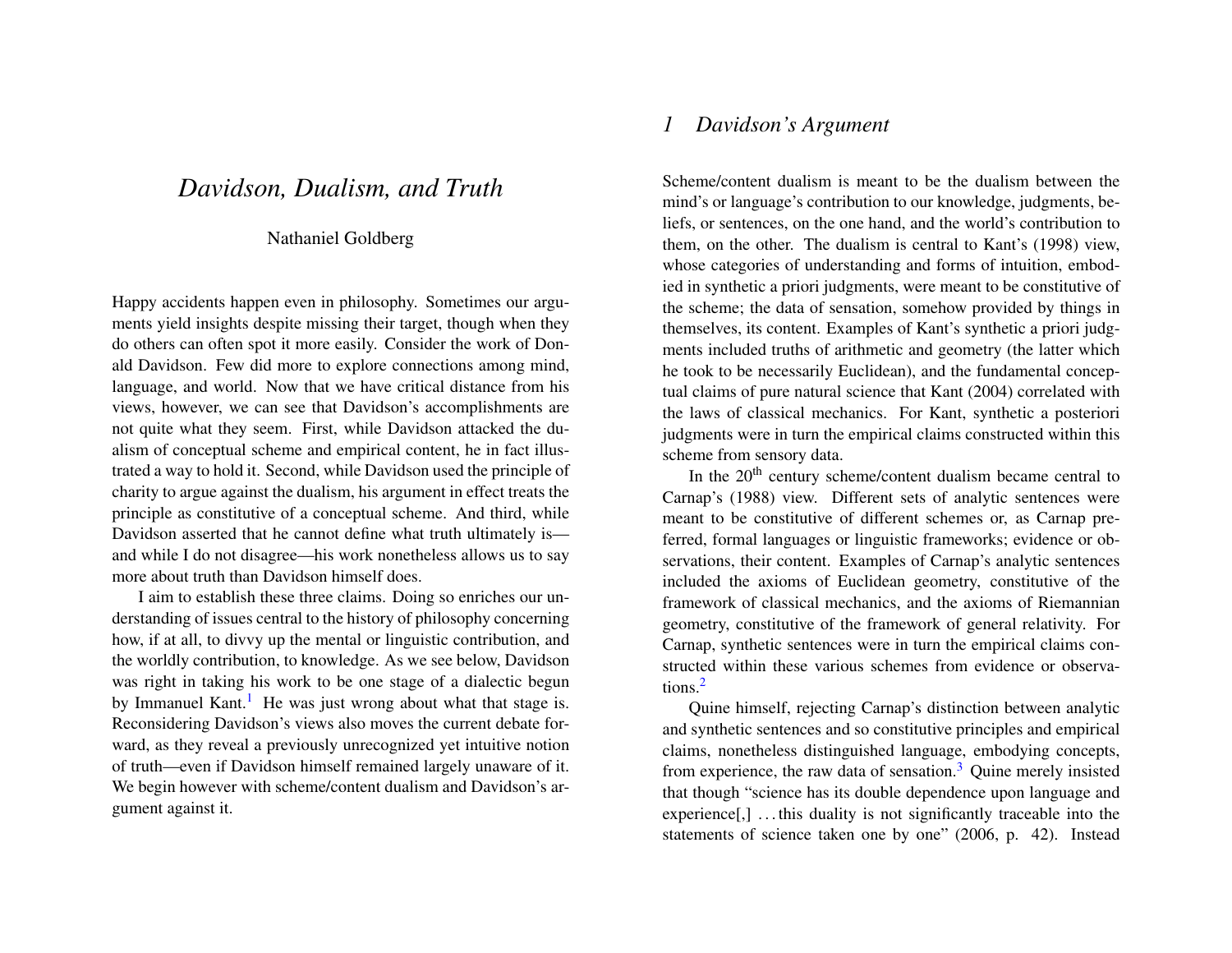scheme and content were interspersed holistically throughout science, which is our best theory of the world.

Davidson, in the *locus classicus* (2001, essay 13) of his argument against scheme/content dualism, describes himself as entering the dialectic here. Like Carnap and Quine, Davidson identifies "conceptual schemes with languages, then, or better, allowing for the possibility that more than one language may express the same scheme, sets of intertranslatable languages" (p. 185). Unlike Carnap or Quine, however, Davidson aims to show that the very idea of a conceptual scheme, and so scheme/content dualism, is unintelligible. He does so by arguing that we could never have evi-dence of the dualism.<sup>[4](#page-16-3)</sup> What would count as such evidence? For Davidson, if claims that you make in your language are not intertranslatable into claims that I make in mine, then we each have a scheme that subsumes content relative to our own conception of the world. Davidson thus maintains that the test for the intelligibility of scheme/content dualism is the possibility of non-intertranslatable languages. His strategy is to show that such non-intertranslatability is impossible.

<span id="page-2-0"></span>Davidson considers complete and partial non-intertranslatability. He starts with the former by suggesting two ways of explaining how scheme and content might interact. The scheme, understood as a language, could "organize" ("categorize," "systematize," "divide up") or "fit" ("predict," "account for," "face the tribunal of") such content. Regarding the former, Davidson contends that a language can "organize" something only if it already contains parts. When one organizes an office, one organizes books, papers, and furniture. The process of organizing entails that the thing to *be* organized is already organized into parts, here books, etc. Hence if a language can organize its content, then that content must already be organized too. Yet on this construal of scheme/content dualism *language* is meant to do the organizing; before its application content is meant to have no organization, and so no parts, at all. But then for a scheme to organize its content that content must already both be

and not be organized. Davidson concludes that understanding language as organizing its content cannot therefore provide evidence of completely non-intertranslatable languages.

The other way that scheme, understood as language, might interact with its content is by "fitting" it. Davidson decides that a language fits its content only if it is true of it. He then contends that our best understanding of truth is Alfred Tarski's (1944) semantic conception. Tarski maintained that one could recursively generate a truth theory for a language based on a finite number of axioms and rules. Truth theories are thus compositional. Such a theory would in fact correlate each of the language's sentences with its meta-linguistic translation. We could imagine such resulting correlations, or T-sentences, as these:

- $(T_1)$  "La nieve es blanca" is true in Spanish if and only if snow and white.
- $(T_2)$  "La hierba es verde" is true in Spanish if and only if grass is green.

According to Tarski, the totality of T-sentences captures what it is for any sentence to be true in the language. A truth theory for a language therefore tells us what truth in that language *is*. Now recall that the idea of a scheme's "fitting" its content was supposed to explain failure of translatability. But since "fitting" is best understood as implicating truth, which itself implicates translatability, claiming that schemes "fit" their content cannot provide evidence of completely non-intertranslatable languages. We have no way of making scheme/content dualism intelligible here either.

Davidson's argument against the possibility of complete nonintertranslatability is controversial. We evaluate it after we consider his argument against the possibility of partial nonintertranslatability. Davidson begins by asking what we would require to interpret a language about which we know nothing. He responds by inverting Tarski's order of explanation. While Tarski assumed that we could devise a truth theory for a language by cor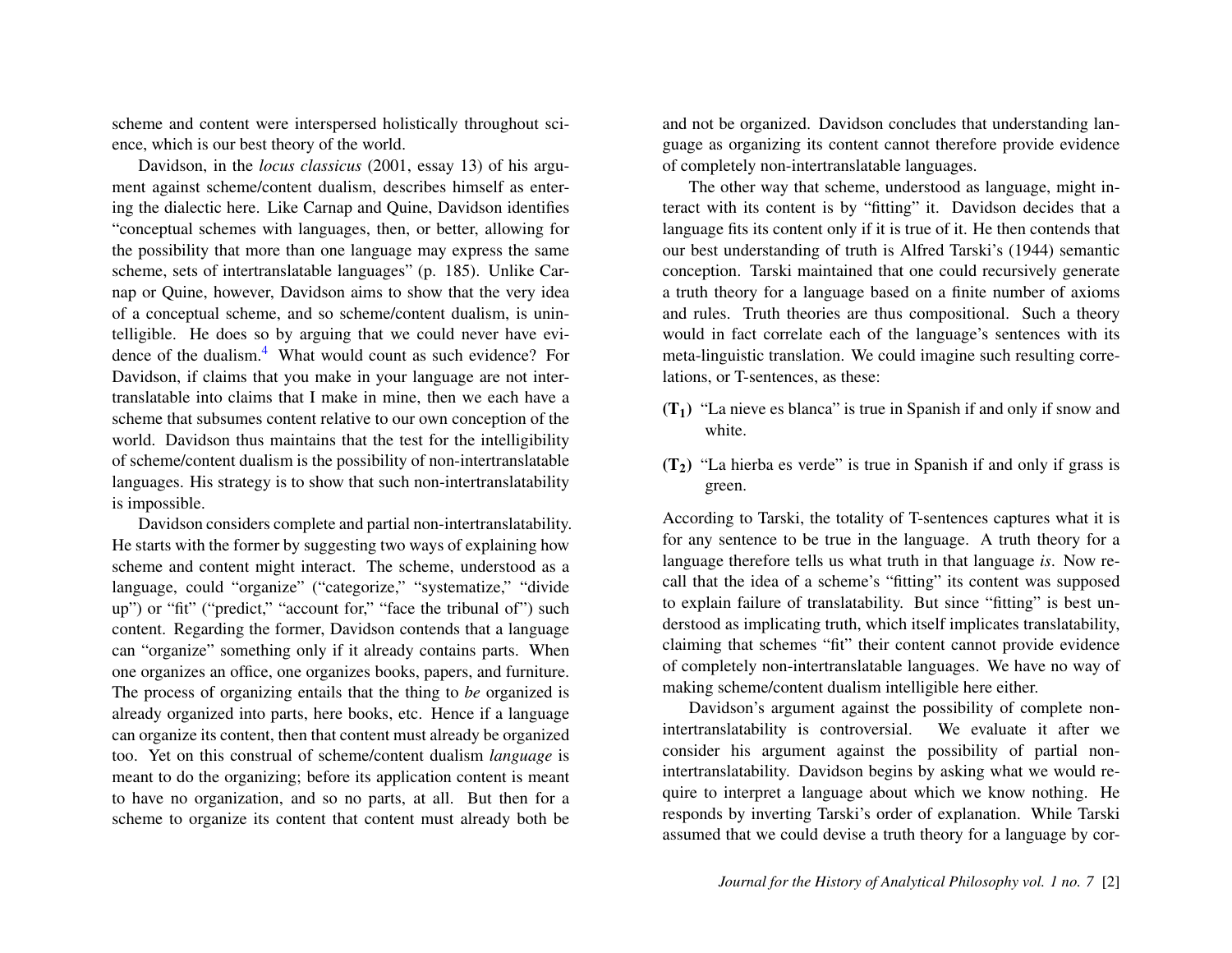relating each sentence with its meta-linguistic translation, Davidson proposes that we can interpret a language (and so determine what its sentences mean) by correlating each sentence of the language with its meta-linguistic truth conditions. Though inverted, the procedure would still recursively generate a compositional theory—not a truth theory but a meaning theory—for a language based on a finite number of axioms and rules.

Now, for Tarski, T-sentences state that mentioned objectlanguage sentences are true if and only if their meta-linguistic translation obtains. Thus Tarski assumed translation (and ultimately meaning) to define truth. For Tarski, because only  $(T_1)$  expresses a translation, only  $(T_1)$  is legitimate:

- $(T_1)$  "La nieve es blanca" is true in Spanish if and only if snow and white.
- (T3) "La nieve es blanca" is true in Spanish if and only if grass is green.

Davidson, however, inverting Tarski's order, assumes truth to determine translation—or, as he prefers, interpretation. So Davidson cannot help himself to prior facts about translation to count  $(T_1)$  as legitimate and  $(T_3)$  not. Each is true: each side of each biconditional is true if and only if its mate is. Hence, unlike Tarski, Davidson must find a way to limit the meta-linguistic truth conditions that we correlate with our target sentences, for these T-sentences to exhibit translations (and so interpretations). Davidson does so by constraining T-sentence construction by the principle of charity.

In his mature (2002b, 2004, 2005a, 2005b) writing Davidson formulates the principle of charity something like this: "In basic cases we assume that the speaker believes roughly what we would in the speaker's spot." Basic cases are those in which a speaker's utterances vary systematically according to what we interpreters believe to be salient features of her environment. Suppose that the speaker's uttering "La nieve es blanca" is a basic case, and that it generally occurs when and only we believe that the speaker is in the

presence of snow that is white. We would then assign the sentence the meta-linguistic truth conditions that snow is white. In non-basic cases—those in which a speaker's utterances do not so vary—we would assign utterances truth conditions based compositionally on those assigned in basic cases. Davidson's thought is that the principle of charity helps us determine not only that  $(T_1)$  is legitimate but also that other T-sentences constructed recursively from its parts would be too. Hence the principle of charity combined with the recursive nature of T-sentence construction is meant to minimize the number of non-interpretive T-sentences.<sup>[5](#page-16-4)</sup>

<span id="page-3-0"></span>How does this establish the impossibility of partial nonintertranslatability? Davidson surmises that since relying on the principle of charity is a necessary condition on interpretation: "Given the underlying methodology of interpretation, we could not be in a position to judge that others had concepts or beliefs radically different from our own" (2001, p. 197). In basic cases our interpretations of a speaker's utterances match our beliefs, while in nonbasic ones they are based on those beliefs. Now without the possibility of recognizing radically different concepts or beliefs, we could not be in a position to judge that any significant part of anyone's language fails to be intertranslatable with ours. There could never be evidence of anyone's conceiving of the world relative merely to her way of thinking. There could be no evidence of scheme/content dualism.

Since Davidson claims to have disqualified the possibility of completely and partially non-intertranslatable languages, he claims to have disqualified the possibility of having evidence of the dualism. So the very idea of a scheme and its attendant dualism becomes meaningless. In the next section we evaluate Davidson's arguments. Here we note three further points about his account of interpretation.

First, Davidson is emphatic that relying on the principle of charity is a necessary condition on not only interpretation and but also languagehood. He starts with interpretation:

[C]harity is not an option, but a condition of having a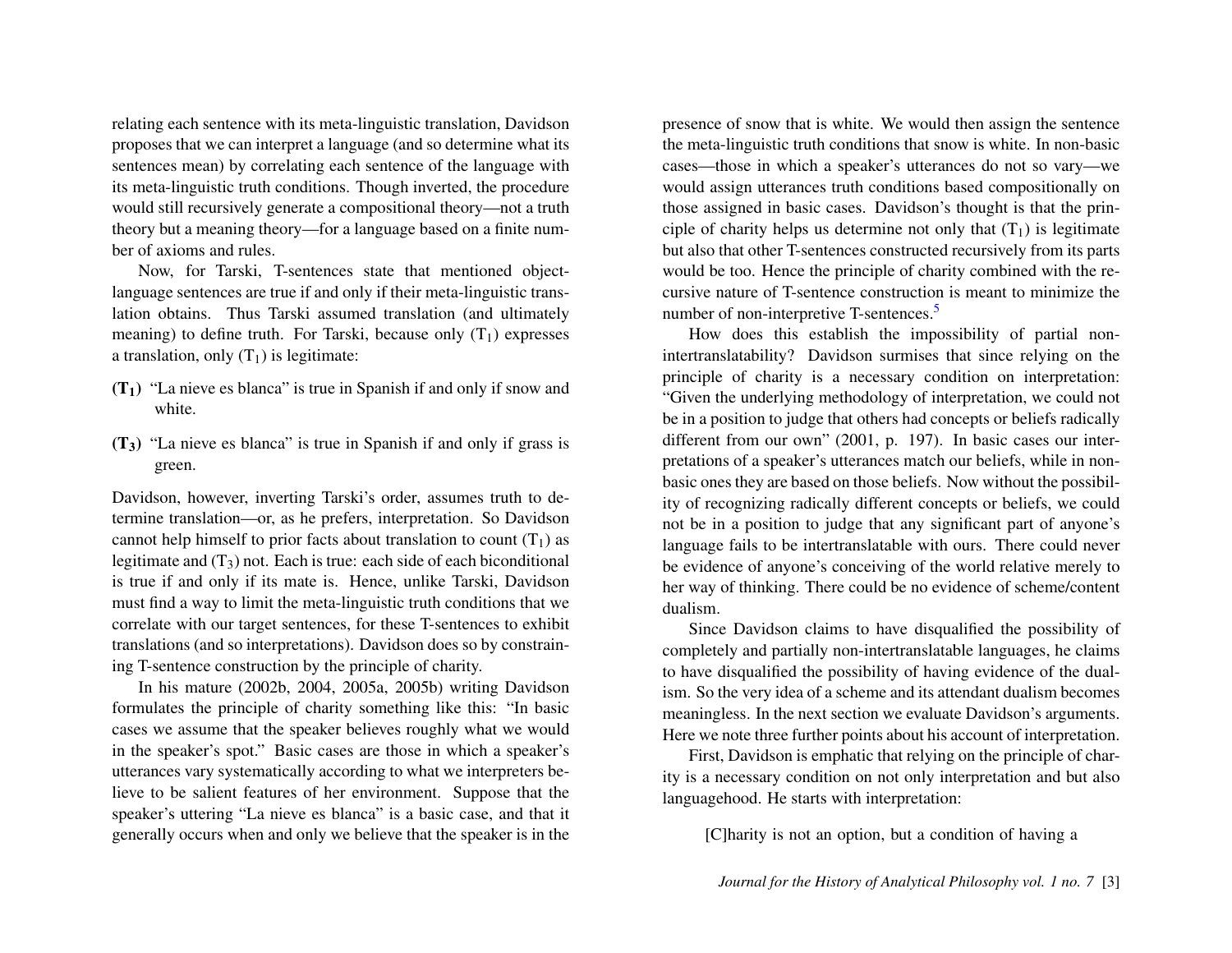workable theory. . . . If we can produce a theory that reconciles charity and the formal conditions for a theory, we have done all that could be done to ensure communication [and *a fortiori* interpretation]. Nothing more is possible, and nothing more is needed (2001, p. 197).[6](#page-16-5)

In fact, for Davidson (2001, essay 14; 2002, essay 10), even omniscient interpreters are bound by the principle of charity. But Davidson moves on: "What a fully informed interpreter could learn about what a speaker means is all there is to learn; the same goes for what the speaker believes" (2002b, p. 148). That is because "there can be no more to meaning than an adequately equipped person can learn and observe; the interpreter's point of view is therefore the revealing one to bring to the subject" (2005a, p. 62). He adds: "That meanings are decipherable is not a matter of luck; public availability is a constitutive aspect of language" (2005b, p. 56). And the principle of charity is central to all this. Now, for Davidson, since interpretation involves seeing speakers as believing roughly what we would in their spot—and there can be no more to meaning or belief than an adequately equipped person can learn and observe—all speakers must believe roughly what we would in their spot. But then, for Davidson, not only could we not be in a position to have *evidence* of partially non-intertranslatable languages; there could not be any such languages. Anything that is a language is necessarily intertranslatable into ours and, via intertranslatability, into any other language. All languages are then necessarily interpretable by us and, via intertranslatability, by any other interpreter. But then all languages are languages only if the principle of charity can be used to interpret them.

Second, all this is consistent with Davidson's claim that "there is no such thing as a language, not if a language is anything like what many philosophers and linguists have supposed" (2005b, p. 107). Davidson does not reject the existence of languages per se. Nor could he, since so much of his work explicitly explores constructing truth and meaning theories for languages, interpreting languages,

translating between languages, and learning languages. Davidson instead rejects the existence of languages as fixed abstract entities constituted by fixed abstract conventions. As I have explained elsewhere (2009b, pp. 266–7), Davidson thinks of languages as evolv-ing idiolects.<sup>[7](#page-16-6)</sup> If his argument against scheme/content dualism is right, then all such evolving idiolects are necessarily intertranslatable.

<span id="page-4-1"></span><span id="page-4-0"></span>And third, for Davidson, though the principle of charity requires that we assume that the speaker believe roughly what we would in her spot, we ourselves believe many things when we are in such spots. Which particular belief that we think a speaker is believing at the moment that she makes her utterance could be any of these if we are creative enough with our overall interpretation. The principle of charity limits but does not uniquely determine interpretation. Interpretation is thus indeterminate. Two interpreters could in principle interpret the same utterance differently. Regardless such indeterminacy "does not represent a failure to capture significant distinctions" in our interpretation of a speaker's utterances; "it marks the fact that certain apparent distinctions are not significant" (2001, pp. 153–4). $8$ 

## <span id="page-4-2"></span>*2 Illustrating a Way to Hold the Dualism*

Davidson's (2001, essay 13) arguments against the possibility of complete and partial non-intertranslatability face several objections. Perhaps the starkest is that Davidson's argument against the complete kind is merely an argument against two ways in which scheme and content might interact. Maybe there are ways in which they might interact *besides* organizing and fitting. Maybe the dualism is otherwise salvageable. We should not take Davidson's, or the dual-ist's, failure of imagination to entail failure of fact.<sup>[9](#page-16-8)</sup>

<span id="page-4-3"></span>Fortunately for Davidson, he does not need this argument. Disqualifying the possibility of partial non-intertranslatability disqualifies the possibility of the complete variety also. If we could not be in a position to judge that others have concepts or beliefs rad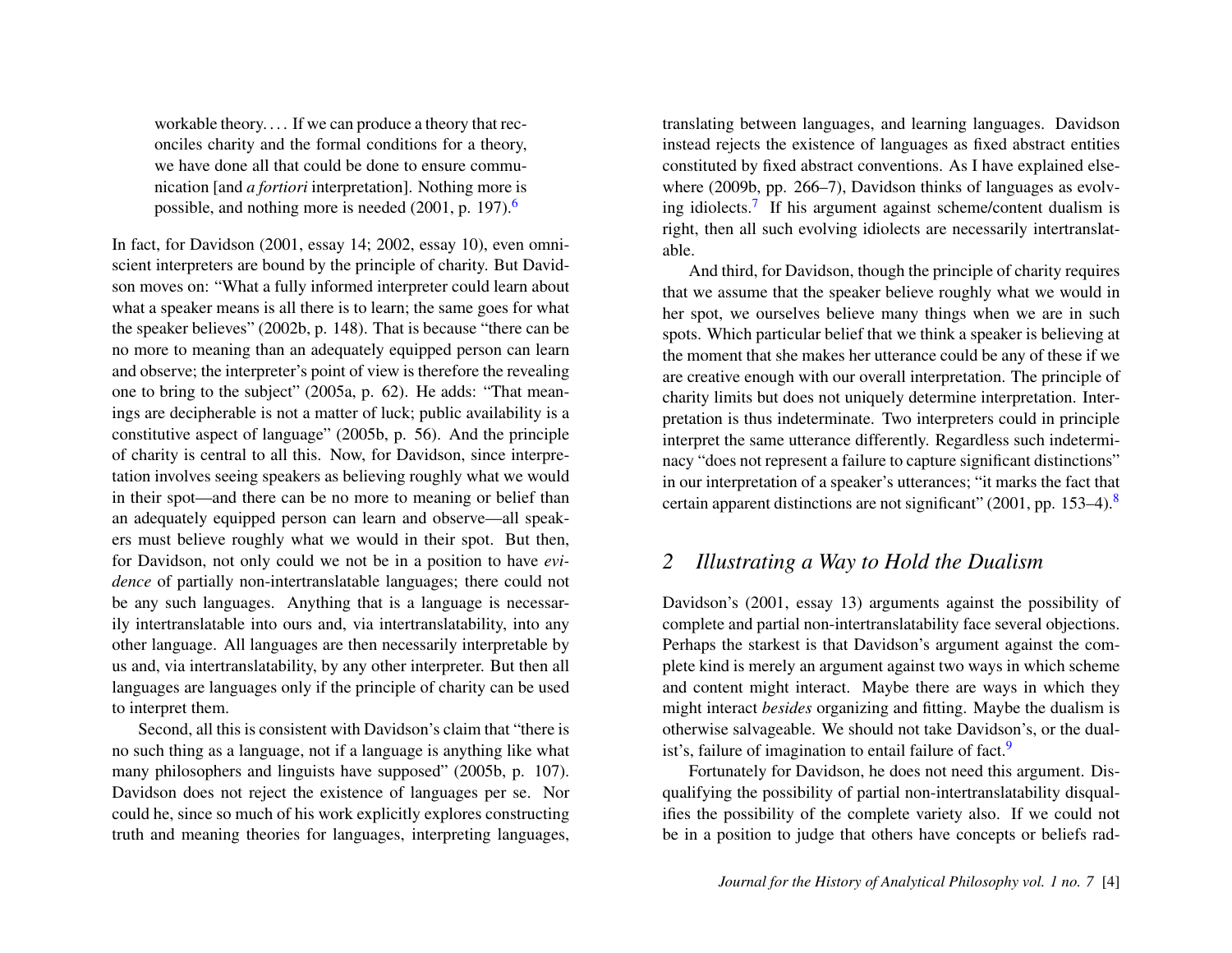ically different from our own, then we could not be in a position to judge that others possess languages partly or completely nonintertranslatable into our own. We could have no evidence of partial or complete non-intertranslatability. So let us bracket this and other objections to Davidson's argument against the possibility of complete non-intertranslatability and consider his argument against partial non-intertranslatability directly.

Suppose that Davidson is right. We could not be in a position to judge that others have concepts or beliefs radically different from our own. Languages still seem to contribute *something* to our knowledge. Say that we read in a textbook: "China has over one billion people." If the textbook is written in American English, then it says that China has over one thousand million people, since in American English "one billion" means one thousand million. In this case it says something true. If the textbook is written in British English, then it says that China has over one million million people, since in British English "one billion" means one million million. Now it says something false. If the textbook is written in Chinese, then "China has over one billion people" says nothing. This is not a legitimate Chinese sentence. Considerations of language are therefore essential when considering what we know.

Of course Davidson would respond that "China has over one billion people" can be *translated* from American English into British English and Chinese. There would be no evidence that speakers of any of these languages conceive of the world differently, only that they use different words to express the same thing. So my worry seems irrelevant. Nonetheless this response suggests a different worry. Why has Davidson shown that we have *no* scheme not the *same* scheme? We asked in §1 what would count as evidence of scheme/content dualism. Davidson's answer was completely or partially non-intertranslatable languages. But if a conceptual scheme is meant to be the mental or linguistic contribution to knowledge, then non-intertranslatable *or* intertranslatable languages should be sufficient evidence of its intelligibility. After all speakers contribute

*language*, intertranslatable or not. And, recall, Davidson himself claims: "We may identify conceptual schemes with languages . . . , or better, allowing for the possibility that more than one language may express the same scheme, sets of intertranslatable languages" (2001, p. 185). Davidson thinks that he has shown that all languages are intertranslatable. We saw an example of intertranslatability just now. Why should we not take Davidson at his word? Why has he not shown that there is a single conceptual scheme—universally shared by all speakers and interpreters?

Davidson later responds:

If I am right, then there never can be a situation in which we can intelligibly compare or contrast divergent schemes, and in that case we do better not to say that there is one scheme, as if we understood what it would be like for there to be more (2002a, p. 243).

If we cannot know what it would be for schemes to differ, then it makes no sense to say that all those whose languages we can interpret have a scheme that is the same. We would have no contrast to there being only one conceptual scheme.

But is that right? Consider all the ways that reality could logically be. These comprise the set of all logically possible worlds. This is true even though there could be no *other* set of logically possible worlds. The set is exhaustive of all possible worlds yet is specifiable. Now consider all the intertranslatable languages. If Davidson is right, then all languages are intertranslatable, so the set of all intertranslatable languages just is the set of all languages. This is true even though there could be no *other* set of languages. The set is exhaustive of all languages yet is specifiable too. Further, if a contrast is required to identify the set of all languages *as* a set, then it need not be the set of non-intertranslatable languages. If all languages are intertranslatable, then anything that contrasts with languages works. The set of noises that are not languages can contrast with and thus allow us to identify the set of languages that are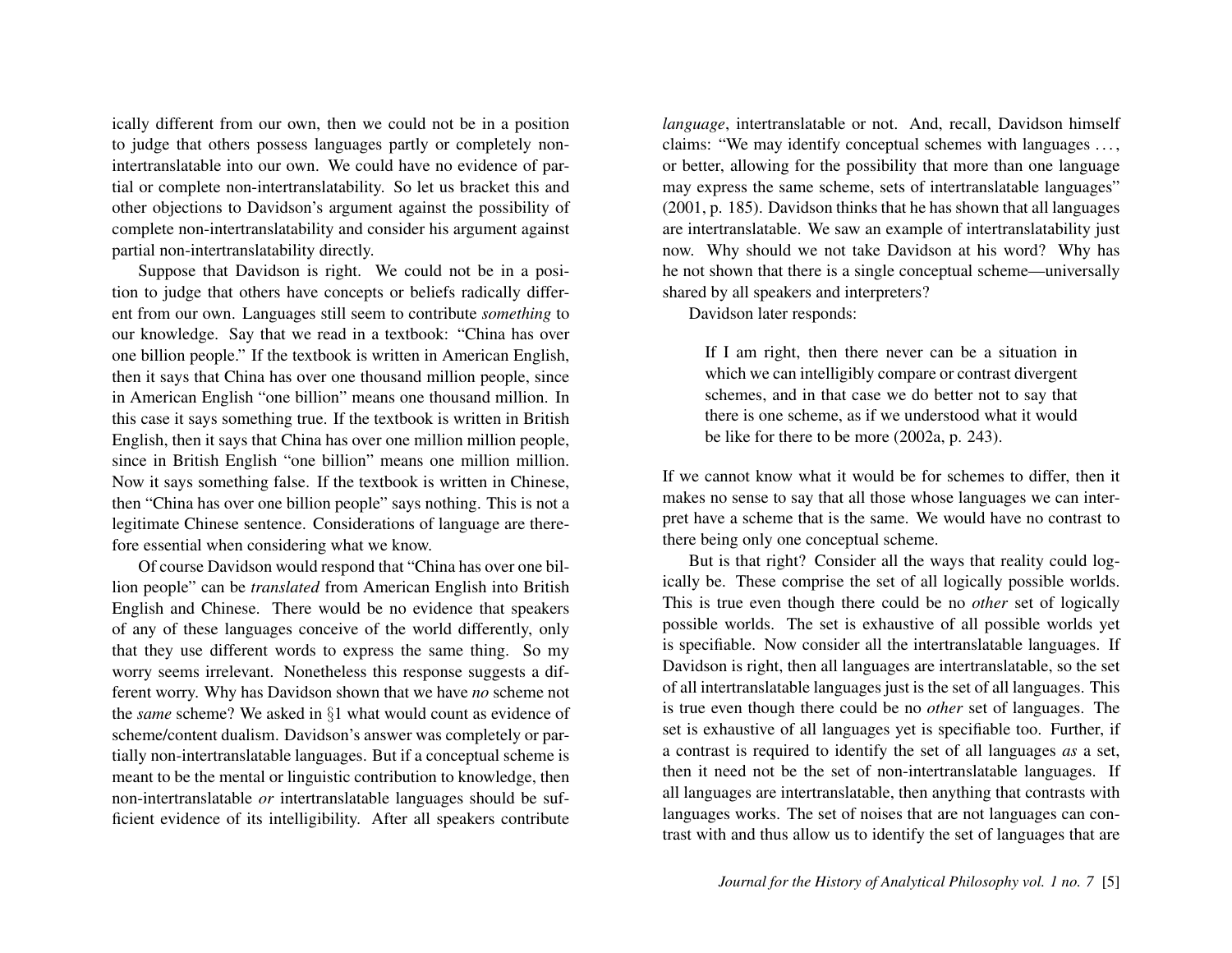intertranslatable. So contrasted, why would the set not comprise a scheme?

One reason why it might not is if, as Davidson later suggests, we build into the very idea of a conceptual scheme the idea of a possible plurality of schemes. Since Davidson (let us assume) disqualifies the idea of a possible plurality, we could take him to disqualify the very idea of a scheme.

There are two reasons to be suspicious of this. First, building the plurality idea into the scheme idea seems *ad hoc*. Having announced that there are no schemes yet offering a view on which there is one, Davidson only afterward appeals to the plurality point. Should we believe Davidson's original argument or not?

<span id="page-6-0"></span>Second, Davidson is explicit that a scheme, even if single, is still a scheme: "Even those thinkers who are certain there is only one conceptual scheme are in the sway of the scheme concept; even monotheists have religion" (2001, p. 184). Disqualifying the plurality point would on Davidson's own terms not disqualify the very idea of a conceptual scheme. Now Davidson has Kant in mind as his monoschemer.<sup>[10](#page-16-9)</sup> Kant thinks that all human beings have the same categories of understanding and forms of intuition, embedded in the same set of synthetic a priori judgments, and in this sense the same conceptual scheme. Yet Kant does not think that we thereby have no scheme. But then Davidson, who thinks that all language users have intertranslatable languages, and so in this sense have only one conceptual scheme also, does not show that we thereby have no scheme either. Even monotheists have religion; even monoschemers, like Kant *or* Davidson, have a scheme.

Nonetheless similarities between Davidson and Kant might seem to break down on one key point: only Kant countenances things in themselves. And, however we understand them, things in themselves are meant to provide empirical content, the data of sensation or "matter" for empirical intuition, that the categories (via synthetic a priori judgments) conceptualize. So Kant is committed to something that, even if conceptualized in only one way, could in

principle be conceptualized in others. Davidson, conversely, countenances no such "things" and no such content. There is nothing that a conceptual scheme could conceptualize, and so nothing that a possible plurality of schemes could conceptualize differently. Absent content, the very idea of a scheme might seem untenable. So then would go the dualism.

Now regardless of Davidson's not countenancing content, we might still argue that because the set of intertranslatable languages would for him count as a scheme, he is committed to content nonetheless. As Davidson puts it, "[c]ontent and scheme . . . come as a pair" (2002b, p. 46). So, on Davidson's own terms, if he is committed to there being a scheme—which, by being committed to a set of intertranslatable languages, I believe that he is—then he is committed to content. Of course Davidson would not acknowledge commitment to content. But he would not acknowledge commitment to a scheme either.

There are two objections to my reasoning. First, even if Davidson is committed to the dualism as described, the very idea of *conceptual relativism* loses its bite. According to my understanding of Davidson's view, everyone's beliefs would be relative to the same scheme. But then for practical purposes we could treat them as relative to none. So nothing interesting seems to follows from Davidson's view. In fact Davidson begins his discussion of scheme/content dualism with the thought that "[t]he trouble is, as so often in philosophy, it is hard to improve intelligibility while retaining the excitement" (2001, p. 183). Perhaps, by showing it a form of monoschematism, I have improved the intelligibility of Davidson's own view but cost it its excitement.

Nonetheless I for one remain unpersuaded by this objection. While philosophical predilections vary, I myself find such a monoschematism quite exciting. It says *not only* that all language users can in principle understand one another *but also* that what language users think and say ultimately fails to describe the world independent of their scheme. Davidson's view is then a boon for those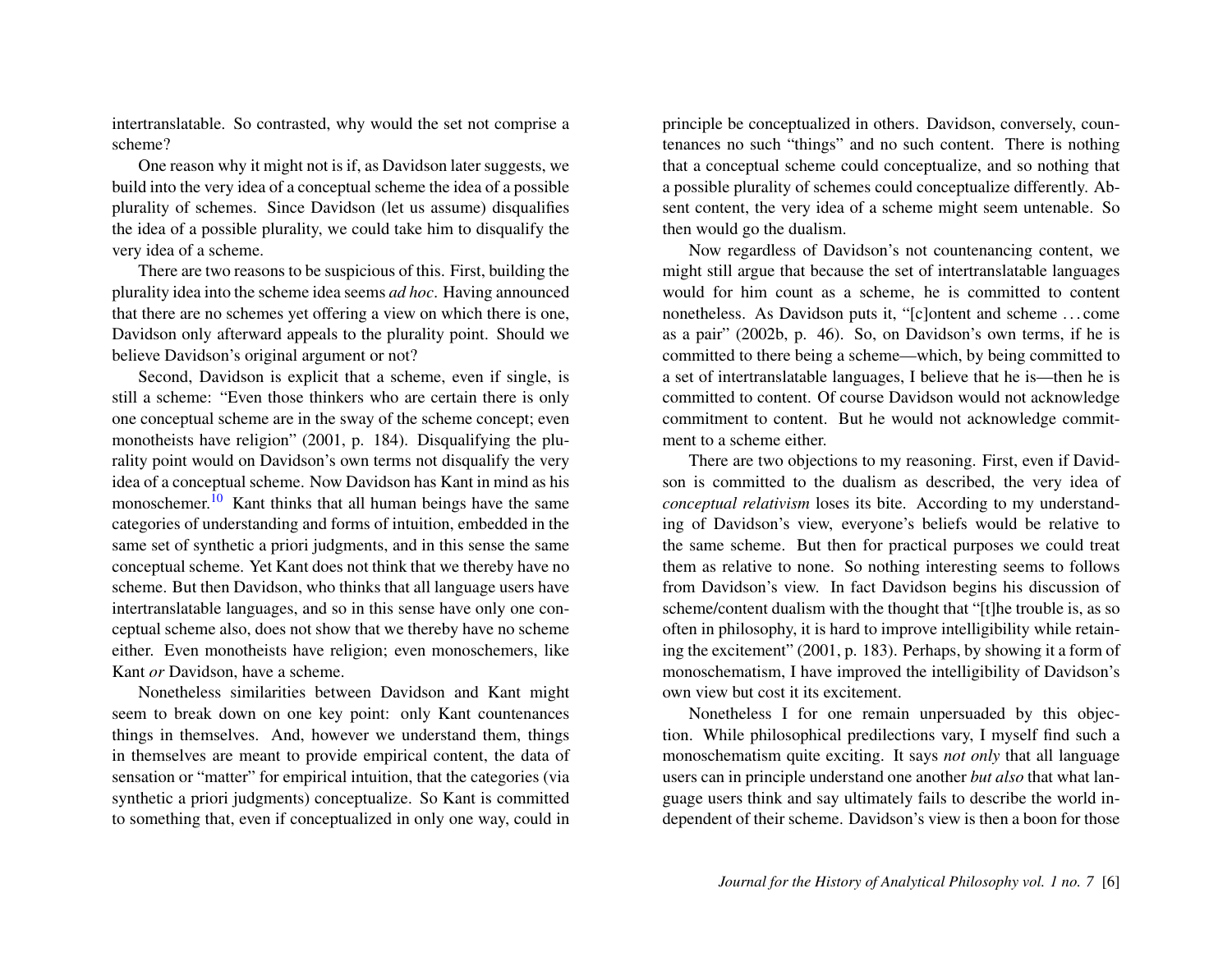worried about interlinguistic communication. All such communication is possible. But it is simultaneously a bane for those worried about our having knowledge of the world in itself—the totality of things in themselves. No such knowledge is possible. As both boon and bane, the view certainly seems exciting.<sup>[11](#page-16-10)</sup>

There is a second objection to my reasoning that by being committed to a set of intertranslatable languages, which I am urging would be a scheme, Davidson is committed to content. The response appeals to Davidson's dictum that content and scheme come as a pair but argues contrapositively. Since Davidson does not countenance content, one might argue, the set of intertranslatable languages cannot for him be a scheme. He is committed then to neither.

Now merely observing that Davidson does not countenance content is insufficient to establish that he is not committed to it. We often fail to countenance our commitments. Nonetheless Davidson might argue that the *very idea* of empirical content is unintelligible. Since (on his view) content and scheme come as a pair, the *very idea* of a conceptual scheme would be unintelligible also. In fact up until this point in my analysis Davidson's argument against scheme/content dualism has taken the form of an argument against the very idea of a conceptual scheme. I am now suggesting that Davidson could attack the dualism by attacking the very idea of empirical content directly. If successful then he would not be committed to scheme/content dualism itself, regardless of his commitment to a set of intertranslatable languages. The set would then be only a set and not also a scheme.

In fact in later articles (2002b, essays 3, 10, 11; 2005a, essay 4) Davidson does attack the content idea directly. Though they have not received as much attention as his landmark (2001, essay 13) article against scheme/content dualism, which attacks the scheme idea, the main thrust of these later articles is worth considering. For only if his argument against content succeeds can he be free of his commitment to a scheme and their consequent dualism.

#### *3 Davidson's Separate Argument against Content*

<span id="page-7-0"></span>According to Davidson, empirical content, as the alleged data that conceptual schemes conceptualize, is meant to be non-conceptual and so causal. But, Davidson adds, content is also meant to justify perceptual beliefs. My belief that this patch of snow is white is on this view meant to be justified by sense-data, sensory stimulations, or some other causal contribution from the patch of white snow.

Now Davidson asks whether anything non-conceptual can justify beliefs. He answers that each time some alleged empirical content seems to justify a belief, *awareness* of it justifies the belief instead. But awareness, Davidson insists, is just another belief. $12$ Hence the alleged content never itself does the justifying. In fact sensation and other candidate kinds of content are the wrong logical kind to do any such justifying:

<span id="page-7-1"></span>The relation between a sensation and a belief cannot be logical, since sensations are not beliefs or other propositional attitudes. What then is the relation? The answer is, I think, obvious: the relation is causal. Sensations cause some beliefs and in *this* sense are the basis or ground of those beliefs. But a causal explanation of a belief does not show how or why the belief is justified (2002b, p. 143).

Instead Davidson counters that "nothing can count as a reason for holding a belief except another belief" (p. 141) and that "all that counts as evidence or justification for a belief must come from the same totality of belief to which it belongs" (p. 155). This is just as true for perceptual beliefs, which are supposedly justified by empirical content, as for any other. The problem with the very idea of empirical content, Davidson concludes, is that because content is meant to be non-conceptual, it *cannot* be justificatory, yet because it is also meant to justify perceptual beliefs, it (obviously) *must* be justificatory. Its very idea is therefore unintelligible.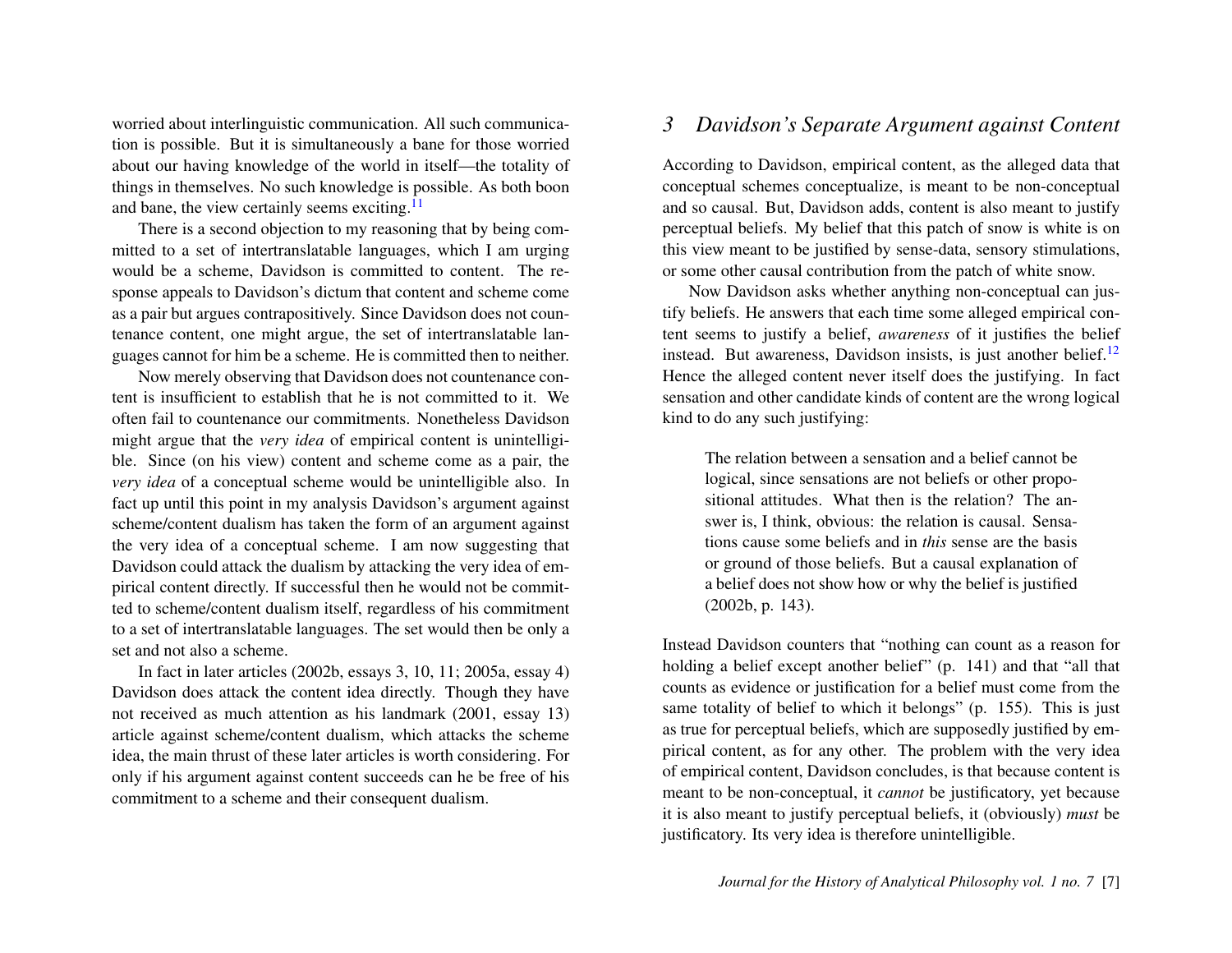<span id="page-8-0"></span>Perhaps Davidson's argument against the content idea has received less attention than his argument against the scheme idea be-cause it is so direct.<sup>[13](#page-16-12)</sup> It appeals to nothing as colorful as metaphors or complicated as truth theories. In fact Davidson's argument is so direct that one might simply find it wanting. Here are four reasons to do so.

First, *contra* Davidson, awareness is not just another belief. Grammar already suggests a mismatch. 'Awareness' is a mass noun (some people possess *more* awareness, or are *more* aware, than others); 'belief', a count noun (the only *thing* that can justify one belief is *another* belief). More importantly, awareness need not be propositional, while, for Davidson, belief does. I can possess awareness of a patch of white snow without necessarily being interpretable as bearing a certain attitude toward an intentional object analyzable in subject/predicate form. Yet, for Davidson, my belief that there is a patch of white snow precisely involves my being so interpretable. Presumably penguins and polar bears can possess *awareness of* patches of white snow, and so can I. Nonetheless it is likely that only I can *believe that* there are such patches. Awareness is simply not a belief. But then, if Davidson is right that awareness justifies some beliefs, he has shown that beliefs can be justified by something other than other beliefs. His argument against content is thereby blocked.

Second, awareness instead seems structurally similar to Kant's empirical intuition. For Kant, empirical intuition is a representation of the world unmediated by concepts. Empirical intuition therefore is not propositional. Beliefs, conversely, for Davidson, seem structurally similar to Kant's empirical judgments. Empirical judgments are representations of the world mediated by concepts. Empirical judgments are propositional. Now, for Kant, empirical intuition contains empirical content. It contains the non-conceptual matter, or data of sensation, that the categories of understanding and forms of intuition, embedded in synthetic a priori judgments, conceptualize. So, if awareness is like Kant's empirical intuition, then awareness is

itself a candidate conduit for empirical content. In fact, while I think that on Kant's view empirical intuition *contains* empirical content, Davidson (2002b, p. 40) himself classifies Kant's empirical intuition as a species *of* empirical content. Hence Davidson's invoking awareness seems to commit him—indirectly on my view, directly on his—to empirical content itself.

Of course Davidson contends that awareness is conceptual while empirical content is merely causal. He would not himself connect awareness to content. Yet, and this is the third reason to find Davidson's argument wanting, it is unclear that something cannot be causal and justificatory in the first place. David Hume (1999, §2; 2000, I.i.1–2) maintained that concepts (his "ideas") were faded sensations ("impressions"). *Qua* conceptual, concepts would be justificatory; yet, *qua* faded remnants of something causal, they would presumably themselves be causal. Concepts do double-duty for Hume. Where is the problem?

Davidson himself discusses Hume on what amounts to the same issue. According to Davidson, Hume identified basic beliefs about the world with sensations. Now Davidson rejects such a view for two reasons:

first, if the basic beliefs do not exceed in content the corresponding sensation, they cannot support any inference to an objective world; and second, there are no such beliefs (2002b, p. 142).

The first point is that Hume's view cannot be used to prove the existence of a world beyond our beliefs. This is an odd point for Davidson to make in the context of Hume, who I do not think cared about supporting any such inference. More importantly, it is an odd point for Davidson to make in the context of his own argument. It is to say that we should reject a view because it has a separate consequence that Davidson does not like: the view does not let us counter the skeptic. Yet this does not show the view false. If anything Davidson begs the question against the skeptic.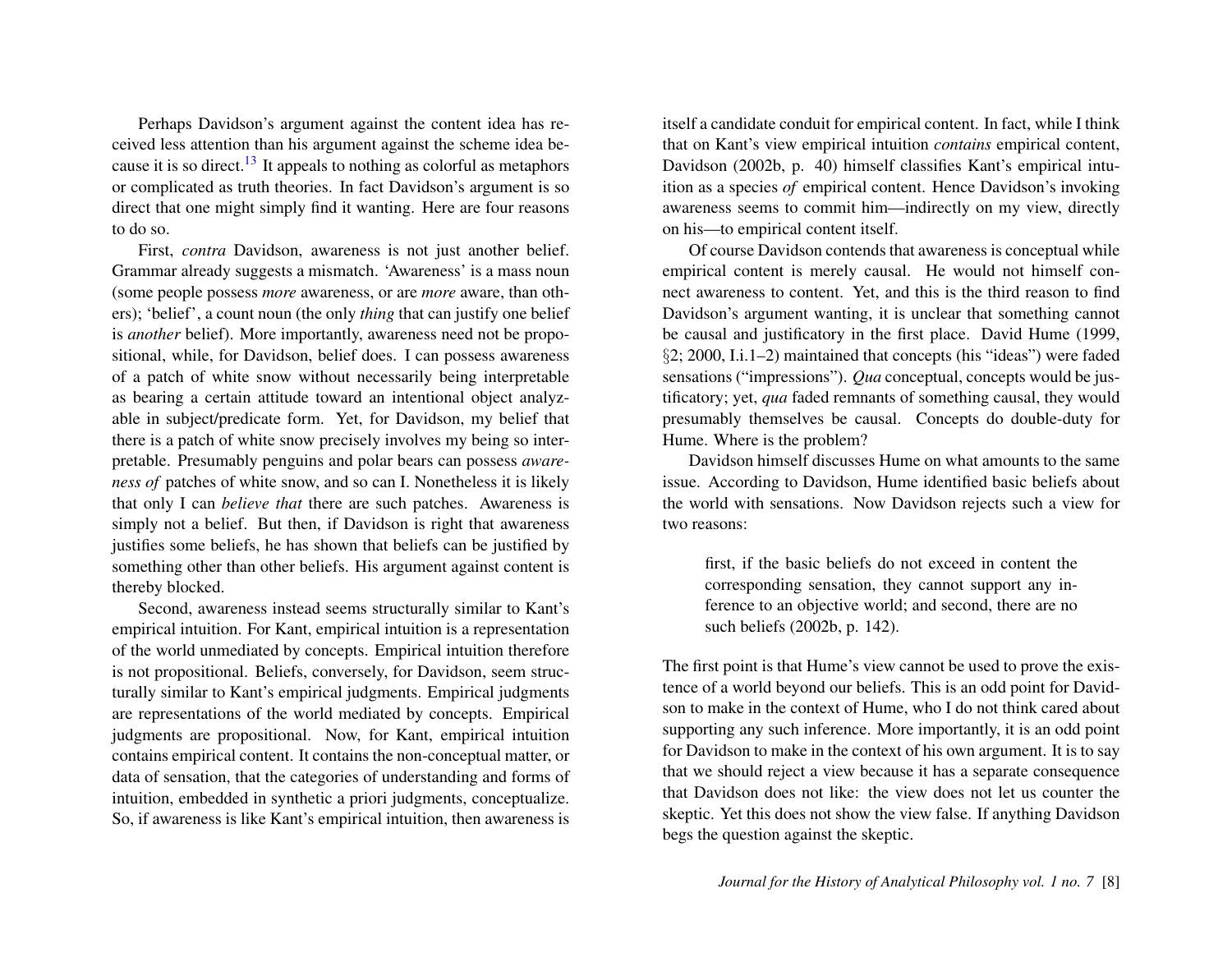The second point that Davidson makes about Hume is that there are no basic beliefs. Yet Davidson's reason for this just is his reason for thinking that only beliefs can justify beliefs. Sensations (and other candidate kinds of content) are the wrong logical type. But then this second point adds nothing to Davidson's argument. Davidson therefore has yet to provide a non-circular reason why content cannot be causal and justificatory. He therefore has yet to show that its very idea is unintelligible.

The fourth and final reason to find Davidson's argument against the content idea wanting is this. Suppose that Davidson is right. Empirical content cannot be causal and justificatory. Suppose also that what he thinks follows does follow. The only thing that can justify beliefs are other beliefs. Regardless something still *causes* those beliefs. For Davidson, there are still "causal intermediaries" (2002b, pp. 144) between us and the world. These intermediaries are just not justificatory. Davidson in effect replaces content with causal intermediaries. The problem with the replacement however is that it fails. Davidson's commitment to causal intermediaries entails his commitment to content itself.

For starters, we should note that Davidson actually offers two different notions of content. In his argument (2001, essay 13) against the scheme idea—where a conceptual scheme is meant to be the mental or linguistic contribution to our knowledge, judgments, beliefs, or sentences—empirical content is just meant to be the content of our conceptual scheme. It is what the scheme allegedly organizes or fits, and so what makes our knowledge *about* something (or perhaps what our knowledge *is* about). It is meant to be the worldly contribution to our knowledge, judgments, beliefs, or sentences. Now nowhere in the notion of being organized, being fit, being about, or being a worldly contribution, is there any notion of justification. Something can be the content of something else without justifying it. Davidson's landmark argument against scheme/content dualism makes no appeal to the allegedly justificatory nature of content at all. In fact Davidson requires a separate

argument to show that content must be justificatory to count *as* content. Absent such an argument, this, Davidson's initial notion of content, is of something causal but not justificatory.

Now, given this initial notion, it is unclear why Davidson's causal intermediaries would not *themselves* be instances of empirical content. They certainly seem to satisfy everything that Davidson says about content when he (2001, essay 13) introduces the idea of scheme/content dualism. In fact the causal intermediaries that Davidson thinks exist when he (2002b, essays 3, 10, 11; 2005a, essay 4) argues argument *against* content are perfectly suited to play the role *of* content when he (2001, essay 13) argues against schemes.

<span id="page-9-0"></span>Admittedly in these later articles Davidson does bundle the justificatory idea into the content idea. In this, his later notion, content is now meant to be causal *and* justificatory. But, besides the bundling's coming late, there is another reason to prefer Davidson's initial notion. Davidson holds up Kant as an archetypal scheme/content dualist, $14$  and we would be hard pressed to find disagreement. Yet Kant's candidate content, the data of sensation, is meant to be *neither* causal *nor* justificatory. It is meant not to be *causal*, because cause and effect is a category and so itself conceptual. Nothing non-conceptual can be causal for Kant. It is meant not to be *justificatory*, because it is the wrong kind of thing to justify anything. Consider my judgment that there is a white patch of snow. If justified directly, Kant would presumably say that my judgment is justified by the appearance of white snow. And appearances, for Kant, are already conceptual and intuitive—already subject to Kant's conceptual scheme. If justified indirectly, he would presumably say that my judgment is justified by other appearances and inferences—all also already subject to Kant's scheme. One thing that Kant would not say is that the data of sensation themselves justify my judgment. Kant would never say that such data justify anything, since they play no epistemic role for him. Experience itself, for Kant, operates at the level of appearance. The data of sensation are merely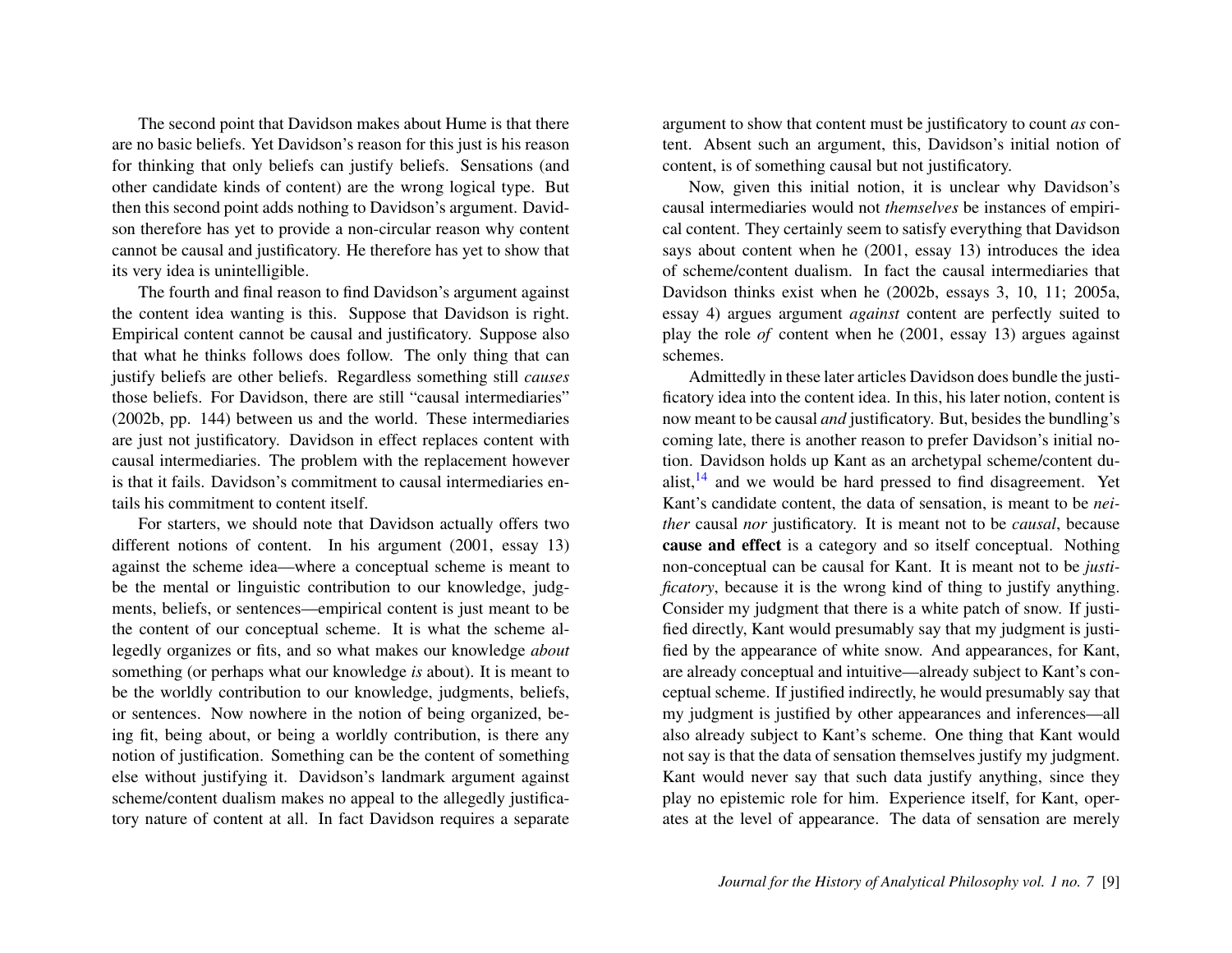the necessarily posited yet non-epistemic contribution from things in themselves; and things in themselves are merely the necessarily posited yet non-epistemic source of such content, about which, Kant (1998, A255/B310–1) is clear, we can say nothing positive.

Kant's content is therefore neither causal nor justificatory. Nonetheless we might charitably count it as causal of a peculiar sort. On the one hand, Kant requires that things in themselves somehow *affect* us. Though such "affectation" cannot be (conceptual) causation, it must be a means by which content is contributed by things in themselves to judgments. Commitment to content would itself then commit Kant to something *like* causal intermediaries. On the other hand, Davidson often uses "causal" simply to *mean* non-conceptual. For him, causal intermediaries just are non-conceptual contributions from the world in itself to beliefs and sentences.

Kant's data and Davidson's intermediaries are therefore both non-conceptual and in at least some sense causal. Neither however is justificatory. Neither can justify anything. Hence Kant's notion of content can at most satisfy Davidson's initial notion of content. It can at most be non-conceptual and in some sense causal. Kant's notion cannot however satisfy Davidson's later notion of content. It cannot be causal (in any sense) and justificatory. But then Davidson must privilege his initial notion of content, lest on his view Kant not be a scheme/content dualist at all. Put differently, Kant's not being a dualist according to Davidson's later notion is a *reductio ad absurdum* of that notion.

So only Davidson's initial notion of content must be operative. Now this is my point. Davidson's initial notion of content is indistinguishable from his notion of causal intermediaries. For him, both content and causal intermediaries are meant to be the causal, nonconceptual contribution from the world to our beliefs and sentences. Neither is meant to be justificatory. But then, not only are the causal intermediaries that Davidson thinks exist when he argues argument against content perfectly suited to play the role of content when he argues against schemes, as we saw above. Davidson, by replacing

content with causal intermediaries, ultimately replaces content with itself.

We may now conclude our analysis of Davidson's separate argument against content. Not only does Davidson's invoking awareness reveal that beliefs can be justified by things other than beliefs. Not only does that invocation seem to commit him (indirectly or directly) to empirical content. Not only does he fail to present a noncircular reason why the content idea is unintelligible. But Davidson replaces content with itself. For all these many reasons Davidson's separate argument against content fails.

#### *4 Another Similarity with Kant*

Recall where we have been. In §1 we reviewed Davidson's classic argument against scheme/content dualism, which attacks the scheme idea. In §2 we saw that the argument commits Davidson to there being a set of intertranslatable languages, which by his own lights would be a scheme. We then concluded that Davidson could get out of his commitment to a scheme and with it scheme/content dualism only if his separate argument against content succeeds. In §3 we reviewed that separate argument and found that it fails. Hence the set of intertranslatable languages would for Davidson be a conceptual scheme, ultimately paired with empirical content. Along the way we also saw various similarities between Davidson's and Kant's views. Here we consider another similarity. It concerns Davidson's principle of charity and Kant's synthetic a priori judgments.

For Kant, recall from §1, the mind contributes synthetic a priori judgments, principles constitutive of the framework in which empirical knowledge is possible, to empirical knowledge. For him, because all human beings employ the same framework, these judgments are constitutive of a universal conceptual scheme. Now Davidson is interested not in empirical knowledge as Kant understood it but in knowledge about meaning and with it belief. For him, what the mind or language contributes to our knowledge of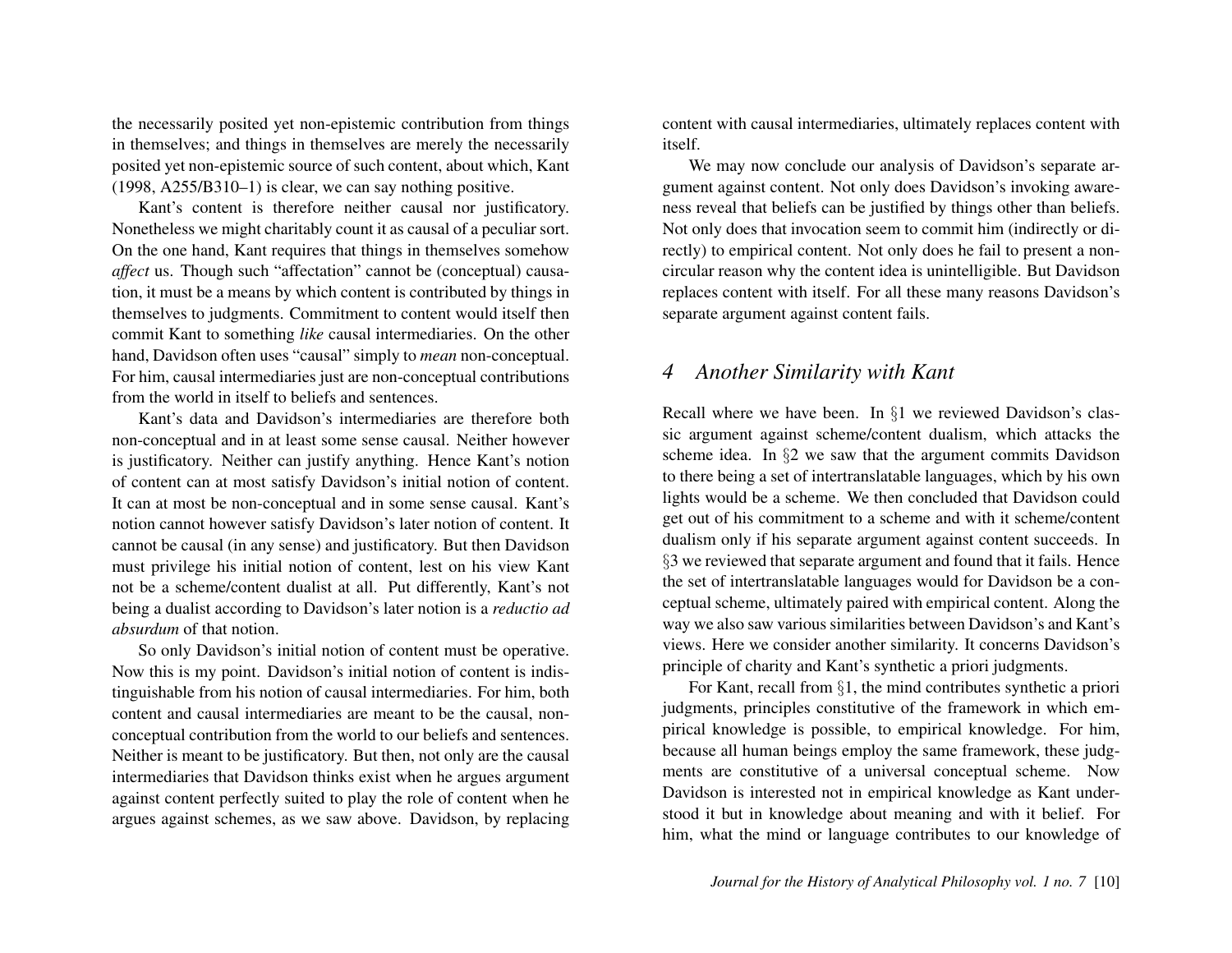what speakers' utterances mean and what they believe would be the apparatus and presuppositions that the interpreter herself brings to the interpretive table. The principle of charity, recall from  $\S$ 2, is among them. Further, since the principle would in turn be constitutive of the meanings of all the sentences that we take others to hold true, and these sentences would collectively be constitutive of their language, the principle would ultimately be constitutive of the set of intertranslatable languages. And the set of intertranslatable languages just is a conceptual scheme. The principle of charity would therefore be a constitutive principle of a scheme in Davidson's own sense. Nonetheless, rather than being true in virtue of the structures of the human mind, as constitutive principles of Kant's conceptual scheme were meant to be, the principle of charity would be true in virtue of the rules of interpretation. Moreover those interpreted meanings and beliefs, constituted by the principle of charity in light of observations of speakers' behavior given their environment, would then be empirical claims true in virtue of this interpretive (or ultimately linguistic) contribution plus empirical content from the world.

Hence, for Davidson, the principle of charity is a principle used to constitute meanings and beliefs given experience—in particular a speaker's observable behavior given her observable environment. It therefore correlates with Kant's synthetic a priori judgments. Interpreted meanings and beliefs, as empirical claims construed via the principle of charity in light of the speaker's observable behavior given her observable environment, correlate with Kant's synthetic a posteriori judgments.

Perhaps this is unsurprising. Davidson himself at one point (2002a, pp. 220–1) suggests that the principle of charity is synthetic a priori. His reason is that the principle of charity is a principle constitutive of mentalistic descriptions—where at that point Davidson contends that mentalistic and physicalistic descriptions amount to two different schemes. Davidson soon (p. 243) counts these not as different schemes but as sentences expressing irreducible con<span id="page-11-0"></span>cepts expressible within a single language.[15](#page-17-0) Nonetheless his claim that the principle of charity is synthetic a priori is consistent with his treatment of it. Just as, for Kant, relying on the categories and forms of intuition, embedded in synthetic a priori judgments, is a condition on the possibility of knowledge, for Davidson, relying on the principle of charity is a condition on the possibility of interpretation: recall that "charity is not an option, but a condition of having a workable theory" (2001, p. 197). Just as Kant maintains that "[w]e cannot think any object except through categories" (1998, B165) in particular, which are epistemic rules applied to empirical intuition, containing sensory content, Davidson maintains that we cannot *interpret* any utterances except through the principle of charity, which is an interpretive rule applied to utterances, containing interpretive content. Thus we can understand Kant's synthetic a priori judgments as providing the categorical and intuitive form that our knowledge must take: it must be consistent with arithmetic, geometry, and the fundamental conceptual claims of pure natural science. We can similarly understand Davidson's principle of charity as providing the interpretive form that the meaning of a speaker's utterances must take: it must be consistent with a speaker's believing in basic cases roughly what we would in her spot.

<span id="page-11-1"></span>In fact the Kantian connection is closer still. Suppose that we make good on the claim that the principle of charity provides interpretive form to a speaker's utterances, which would themselves provide interpretive content. It follows that interpretive form is by itself insufficient for interpretation. Absent interpretive content, the principle of charity would lay fallow. Interpretation would be impossible. Likewise, absent interpretive form, whatever content were offered would remain uninterpreted utterances, raw material from which interpretation could emerge. Without the principle of charity we would be unable to figure out what a speaker means. Hence, for Davidson, interpretive form without content is empty, while inter-pretive content without form is mute.<sup>[16](#page-17-1)</sup>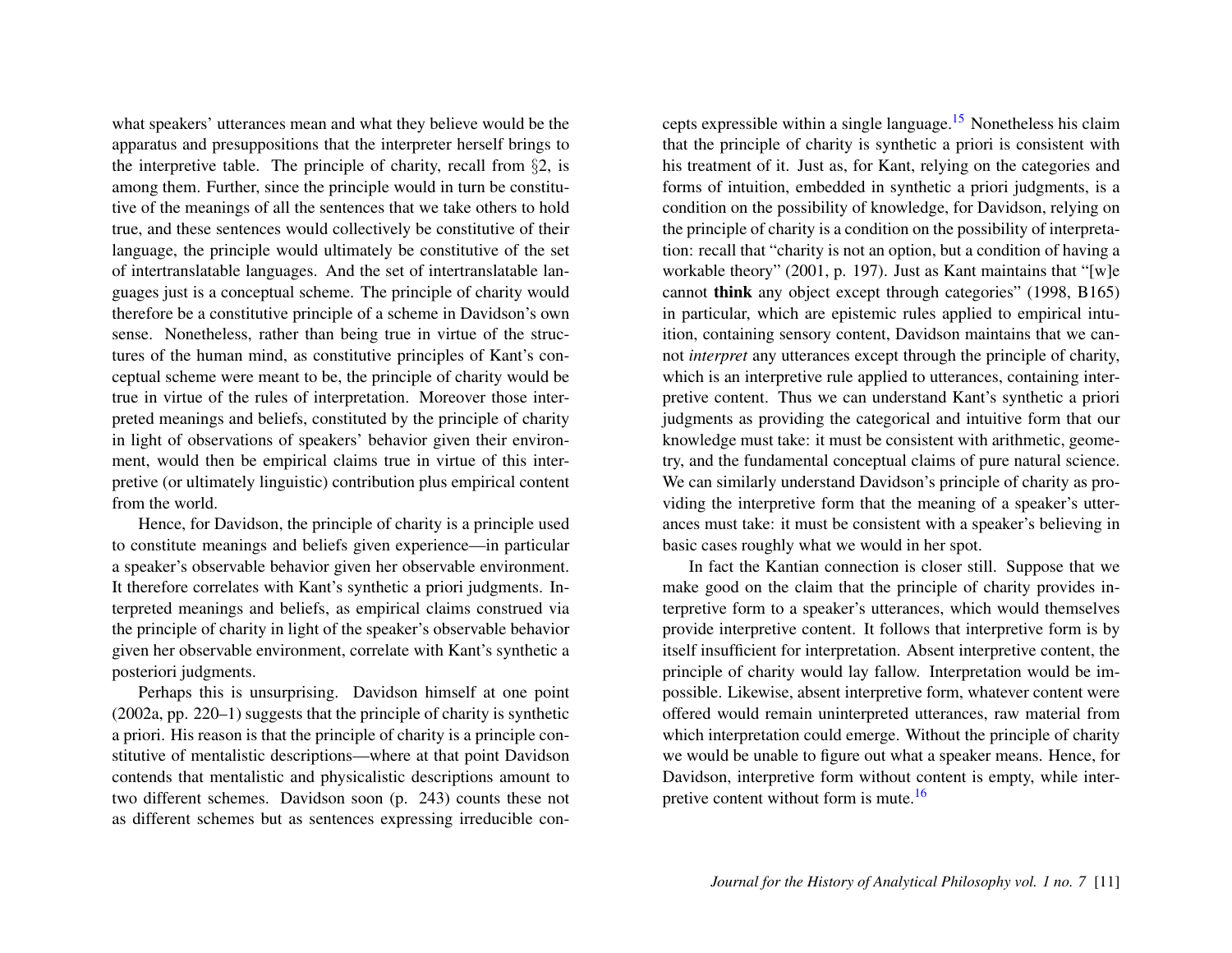## *5 Truth Revisited*

Let us take stock. Though Davidson argues against scheme/content dualism, he is committed to it. Further, though Davidson uses the principle of charity to argue against the scheme idea and with it the dualism, he ironically treats the principle as constitutive of a scheme—not too dissimilar to how Kant treats synthetic a priori judgments.

Now Davidson's arguments against scheme/content dualism form the backdrop of subsequent work. Given all that we have unearthed, what should Davidson do? I am less sure about Davidson than I am about us. Once we recognize that Davidson is committed to the dualism and to the principle of charity's being a constitutive principle of a conceptual scheme, we can also recognize that he is committed to a revolutionary notion of truth—even though he does not fully realize it. To appreciate this, consider what Davidson (especially 2005b, ch. 3) already says about the topic. On the one hand, he is committed to Tarski's semantic conception, which defines truth in a language. On the other hand, Davidson maintains that truth more generally—what all the various truths in their respective languages share—is undefinable. It must simply be taken as primitive, though Davidson does say that truth understood in this more general way is connected to meaning, belief, desire, and rationality.

Now Davidson is right to embrace Tarski's notion of truth in a language. He is also right to maintain that a more general notion of truth is undefinable, while simultaneously connecting it to meaning, belief, desire, and rationality. Nonetheless Davidson's surprising commitment to scheme/content dualism and the constitutive status of the principle of charity allows us to flesh out this more general notion of truth further. More can be said than Davidson himself does, regardless of whether Davidson himself retains his arguments against scheme/content dualism.

To see this, reconsider Davidson's place in the historical di-

alectic with which we began. Kant's synthetic a priori judgments were meant to be the only possible, and therefore universal, constitutive principles available to us, constitutive of the only possible, and therefore universal, conceptual scheme available to us. Further, for Kant, because constitutive principles were meant to encapsulate norms of correctness, these norms were themselves meant to be universal. Though empirical claims of classical mechanics were true merely relative to the classical-mechanical "conceptual scheme," because we have no other scheme, that scheme was universal for all humans. Thus while Kant's project was to explain the possibility, not the truth, of our judgments, Kant might be understood as having offered principles definitive of universal truth for humans. That  $5 + 7 = 12$  would be true for not merely one human being but us all.

Carnap, reacting to general relativity made possible by the discovery of non-Euclidean geometries, rejected Kant's contention that there was a single conceptual scheme and set of constitutive principles. Instead there were different linguistic frameworks, constituted by different analytic sentences. Though Carnap's notion of truth in a framework was a variant of Tarski's notion of truth in a language, Carnap went beyond Tarski. According to him, while questions asked relative to a set of constitutive principles, and so internal to their scheme, could have answers that were true in a relativized way, questions asked independent of any constitutive principles, and so external to any scheme, could have answers that at best were pragmatic. Such "external questions" at best concerned the pragmatic worth of adopting one set of constitutive principles over another. Relative to the scheme of classical mechanics, Euclid's parallel postulate was true. Relative to the scheme of general relativity, it was false. Moreover, deciding whether the sentence "really" was true or false, which involved deciding in which scheme we choose to work, was itself a matter not of truth or falsity but of convenience. So while Carnap's truth in a framework was a variant on Tarski's truth in a language, Carnap's discussion of truth more generally commit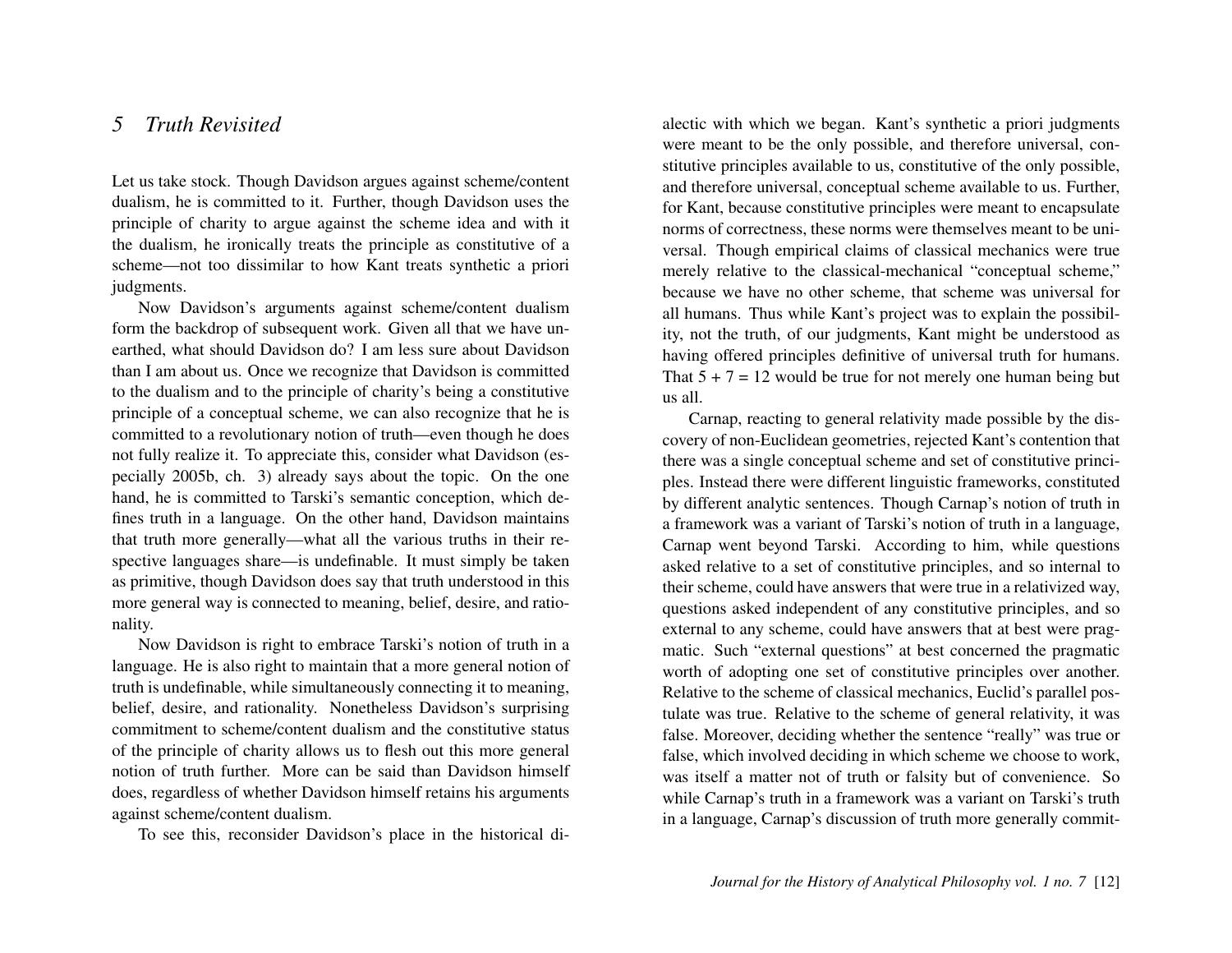ted him to a hybrid view. Truth was relativized internally, while pragmatism replaced truth externally.

Quine engaged Carnap on just that point. *Contra* Carnap's hybridism, Quine proposed a "thoroughgoing pragmatism" (2006, p. 46), a consequence of his rejecting Carnap's analytic/synthetic distinction. For Quine, all questions became external. Truth relative to a set of constitutive principles yielded to pragmatic considerations generally:

<span id="page-13-0"></span>Each man is given a scientific heritage plus a continuing barrage of sensory stimulation; and the considerations which guide him in warping his scientific heritage to fit his continuing sensory promptings are, where rational, pragmatic (p.  $46$ ).<sup>[17](#page-17-2)</sup>

The only "rational" evaluation that one could give a claim was whether affirming it was more or less pragmatic than denying it. For Quine, Euclid's parallel postulate was not, as it was for Carnap, true relative to the framework of classical mechanics and false relative to the framework of general relativity. The parallel postulate was false overall but only in the sense of being less pragmatic than its denial. For the falsity of the parallel postulate led to views that more accurately predicted physical phenomena. Though Quine, like all the others, talked about truth in a language, there was no epistemically significant internal/external distinction in his work. Truth in a language just was truth generally, and truth generally just was pragmatic. Gone were relativism and hybridism. Gone too was any substantive notion of truth.

Now if Carnap was right to reject Kant's view that there were universal constitutive principles, and Quine was right to reject Carnap's view that there were relativized constitutive principles, then *no* constitutive principles remained. All that was left to inquiry were pragmatic considerations. Truth itself went pragmatic. Knowledge in turn reduced to something like the set of convenient beliefs.

Enter Davidson. Davidson, recall, endorses Tarski's notion of truth in a language, while also maintaining that truth more generally

<span id="page-13-1"></span>is connected to meaning, belief, desire, and rationality. Now I maintain that Davidson is also, and surprisingly, committed to more such connections—regardless of whether he himself should pursue them. As I have argued, Davidson's principle of charity, like Kant's synthetic a priori judgments and Carnap's analytic sentences, is meant to be a constitutive principle.<sup>[18](#page-17-3)</sup> But then it is meant to provide not only a rule for interpreting meanings and beliefs but also norms of correctness when interpreting them. These norms, like those established by Kant's and Carnap's constitutive principles, would be definitive of truth in their respective conceptual scheme, here the set of intertranslatable languages. And these norms are of correctness not mere convenience. For Davidson argues that to the extent to which interpretations veer from respecting the principle of charity they are incorrect or in error: "the residue of sentences held true translated by sentences held false (and *vice versa*) is the margin for error (foreign or domestic)" (2001, p. 26). He adds: "I can interpret your words correctly only by interpreting so as to put us largely in agreement" (p. 200). While, like Carnap, Davidson has his truth in a language, unlike Carnap's, Davidson's more general notion of truth is substantive, concerning correctness, not pragmatic, concerning convenience.

Moreover, while Carnap maintained that there were different sets of constitutive principles in science, Davidson maintains that there is only one set of constitutive principles in interpretation. While Carnap allowed claims of classical mechanics to be true relative to the postulates of Euclidean geometry and those of general relativity to be true relative to the postulates of Riemannian geometry, Davidson allows claims about what classical and relativistic physicists alike *mean* and *believe* to be true relative to the principle of charity: it is true that each means and believes what she does relative to our ability to interpret her charitably. Moreover, recall from §1, for Davidson, any interpreter could in principle interpret what these physicists mean and ascribe to them beliefs. The principle of charity is a constitutive principle for all interpreters, and is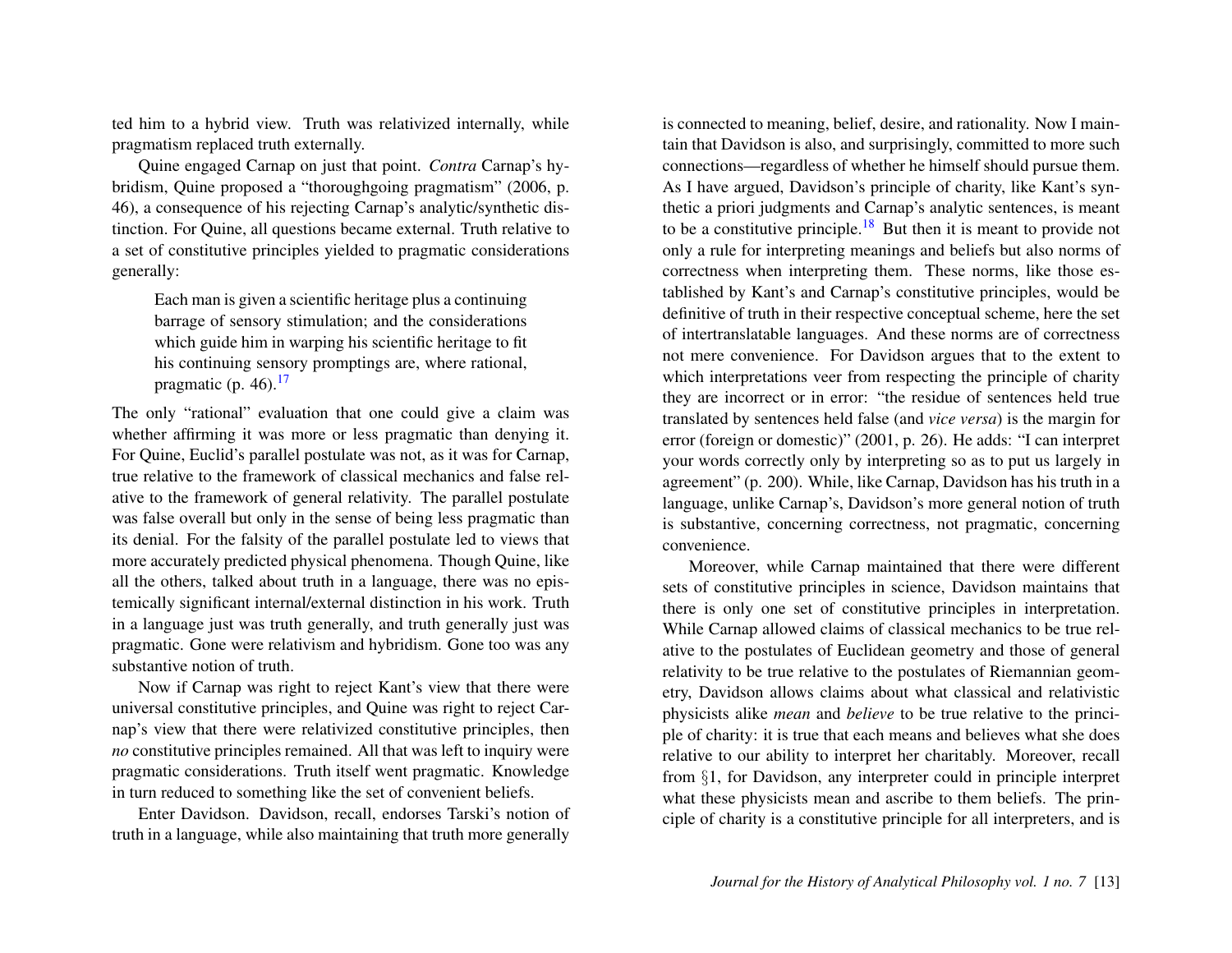itself a constitutive principle of a universal conceptual scheme—the scheme in which all interpretation takes place. So while Carnap's substantive notion of truth was relativized to different conceptual schemes in science, Davidson's substantive notion is relativized to a universal scheme in interpretation. But relativity to a universal scheme grants the principle universality.

In fact Davidson's ultimate view is (again) closest to Kant's. Davidson, like Kant, has a single, and so universal, conceptual scheme, with a single, and so universal, set of constitutive principles—Kant's in science; Davidson's, interpretation. For Kant, it was universally true that force equals mass times acceleration. All human beings have to experience reality in a way capable of recognizing that, whether or not they ever actually engage in scientific work. Likewise, for Davidson, it is universally true that Newton's "Force equals mass times acceleration" in English means that force equals mass times acceleration. All human beings have to interpret in a way capable of recognizing that, whether or not they ever actually interpret English sentences. Moreover, just as, for Kant, the parallel postulate was universally true, so, for Davidson, it is universally true that the parallel postulate in English means what it does. For Davidson, truth in a language still plays a role when interpreting particular languages. Some sentences are true in some languages, false in others, and meaningless in others still, as our example from §2, "China has over one billion people," illustrates. But interpretive truth more generally is, like Kant's scientific truth, universal. All human interpreters are capable of interpreting all languages. Moreover, to the extent that it is true that particular sentences have the interpretations that they do, this truth is relative to the universal scheme of interpretation.

Nonetheless Davidson's universalism differs from Kant's in two ways. First, it is broader. Kant's synthetic a priori judgments were meant to be constitutive principles only for beings employing our forms of intuition, limiting them to humans. Davidson takes the principle of charity to be a constitutive principle for all interpreters, human or otherwise. Insofar as all rational beings employ some kind of language, the principle of charity is a constitutive principle for all of them. Any rational being could interpret Newton's words and Euclid's claims. Moreover, because all languages are necessarily intertranslatable into ours, any resulting interpretation, if constructed charitably and recursively as Davidson describes, would be correct.

<span id="page-14-0"></span>The second difference is that only Davidson's universalism admits of indeterminacy. For Kant, every question in science had a determinate answer.<sup>[19](#page-17-4)</sup> The force, mass, and acceleration of objects have unitary values. For Davidson, every utterance in a language has an indeterminate meaning. Sentences interpreted as being about the force, mass, and acceleration of objects are in principle equally interpretable to be about something else, as long as compensatorily different interpretations occur elsewhere. On Davidson's view, while all interpretations are universally determin*able*, insofar as all rational beings can interpret a speaker's language, no interpretations are determin*ate*, insofar as no rational beings must interpret a speaker's language the same way. Interpretations can differ without there being any fact of the matter about which is true. Indeterminacy of interpretation builds indeterminacy into Davidson's notion of truth.

#### *6 Why We Should Care*

Thus while Davidson remains committed to Tarski's notion of truth in a language, he is also committed to a more general notion with the following features. On the one hand, as he explains, this more general notion is connected to meaning, belief, desire, and rationality. On the other hand, as we have revealed, it is substantive not pragmatic, universal not relative, broad not narrow, and indeterminate not determinate. Davidson's being committed to such a rich notion is no small feat, especially without his realizing it. Nonetheless Davidson's views, explicit and implicit, remain contested. Nor have I said anything to defend them. In fact I have remained agnostic as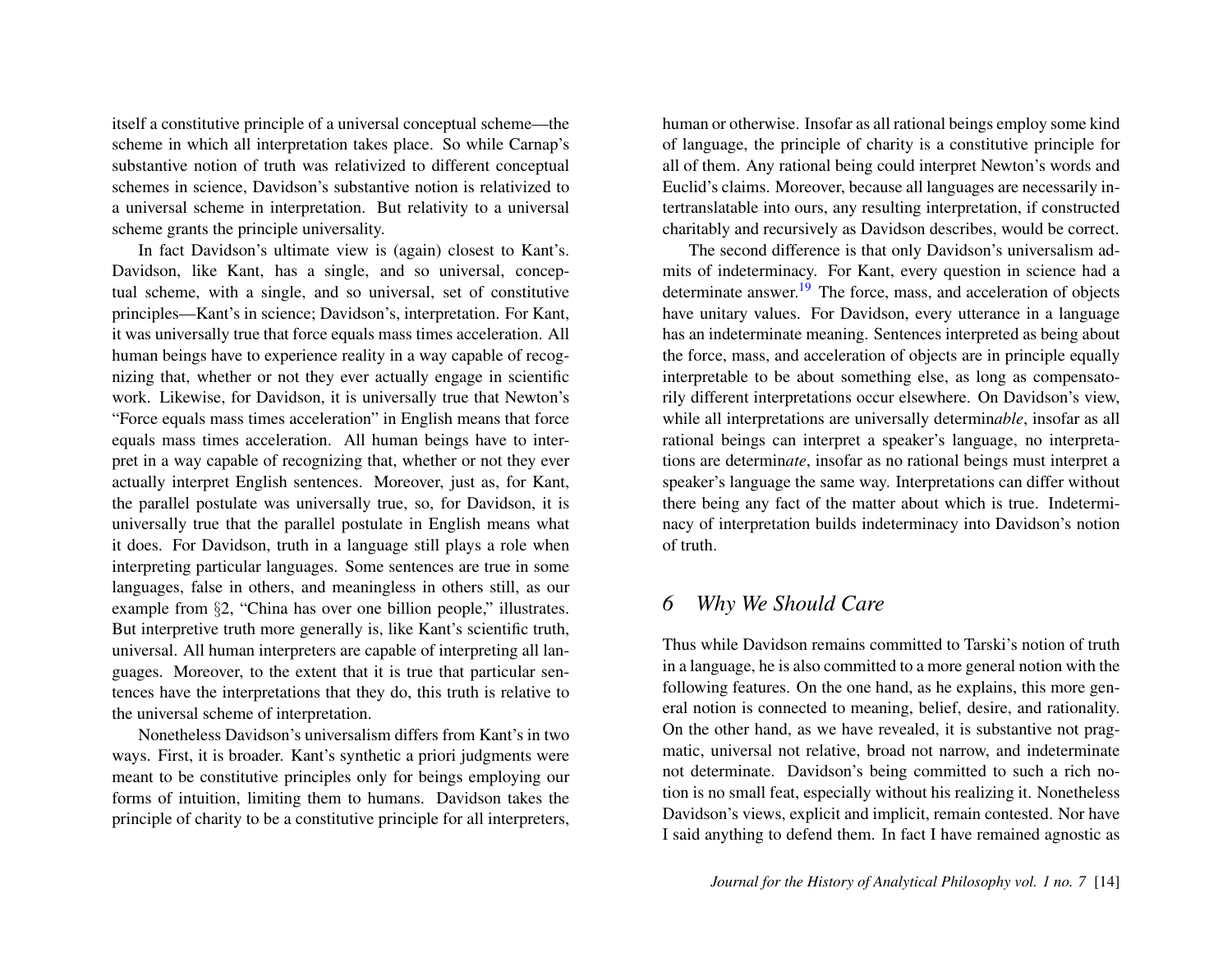to how Davidson should himself proceed given that his arguments against scheme/content dualism have failed. So what reasons are there to pay attention to his views on truth? Why should we care about Davidson's notion, as we have analyzed it?

There are two reasons. First, paying attention to Davidson's notion of truth means paying attention to how Davidson and his predecessors relate. It means paying attention to how the histories of modern and analytic philosophy are continuous, and so how understanding one enriches understanding the other. Quine remarked that there are two kinds of philosophers: those interested in the history of philosophy and those interested in philosophy (Hanna 2001, p. 8). Yet Quine failed to realize that appreciating the historical antecedents of contemporary views often helps appreciate those views. It can accentuate their strengths and weaknesses, clarifying what is at stake in accepting or rejecting what is currently on offer. It can also show what motivated those views, and suggest what views they themselves might motivate.

Put differently, one need not read history for historical reasons. In fact history is itself not merely historical. "The past," and here I mean the specifically philosophical past, "is never dead. It's not even past" (Faulkner 1994, I.iii). History bleeds forward. Davidson is neither the first nor last to investigate how mind or language, and the world, contribute to knowledge. As I have suggested, each competing investigation has implied a competing notion of truth, Davidson's only the most recent. Paying attention to Davidson's notion therefore allows us to take in the historical progression. It thereby also permits us to get a better grip on its various stages and to decide for ourselves concerning each one's merits.

Second, paying attention to Davidson's notion means paying attention to a notion with intuitive appeal. Though I have not defended it or any of Davidson's views, and remain agnostic on the right move for Davidson himself in all this, I would like to suggest in closing that the more general notion of truth to which Davidson is committed conforms to our own best pre-theoretical intuitions about what

truth should be like. While we might disagree with Davidson on the details, it would be strange to disconnect truth from meaning, belief, desire, and rationality. Truth, no matter what else it is, is a semantic property, and so at home with meaning. And meaning, no matter what else it is, is expressed by creatures with beliefs and desires, and therefore rationality.

Then there are the implicit properties of Davidson's notion, arising from his commitment to a universal conceptual scheme with a universal constitutive principle, that we have revealed. It makes intuitive sense, I want to suggest, that truth be substantive not merely pragmatic, as Quine would have it. We want a notion that captures the full sense of correctness above and beyond convenience. Likewise it makes intuitive sense, I want to suggest, that truth be substantive and universal, which Carnap could not himself allow. We want truth to be fixed regardless of any particular point of view. Opinions as to the truth of what sentences mean should be shareable (even if not necessarily shared—more momentarily) by any language user. In fact it makes intuitive sense, I now want to claim, that truth be broader than even our shared human perspective. Kant sought to limn the legitimate reach of human reason; we have a felt need for truth to transcend even this universally anthropocentric purview. Whatever turns out to be a true claim about the interpretation of some bit of language should be knowable by any interpreter, human or otherwise. Finally, and perhaps most interestingly, it makes intuitive sense, I now want to venture, that true interpretations be universally determinable yet indeterminate. Multiple competing interpretations should all have a chance at being correct, even simultaneously. Interpretation should to some extent be in the eye of the interpreter. But we should also be able to agree about whether some interpretation is incorrect. We should collectively be able to decide when an interpretation is simply wrong. Interpreters should to some extent be able to see eye *to* eye.

This is not to say that truth *is*, on the one hand, connected to meaning, belief, desire, and rationality, *and*, on the other hand, sub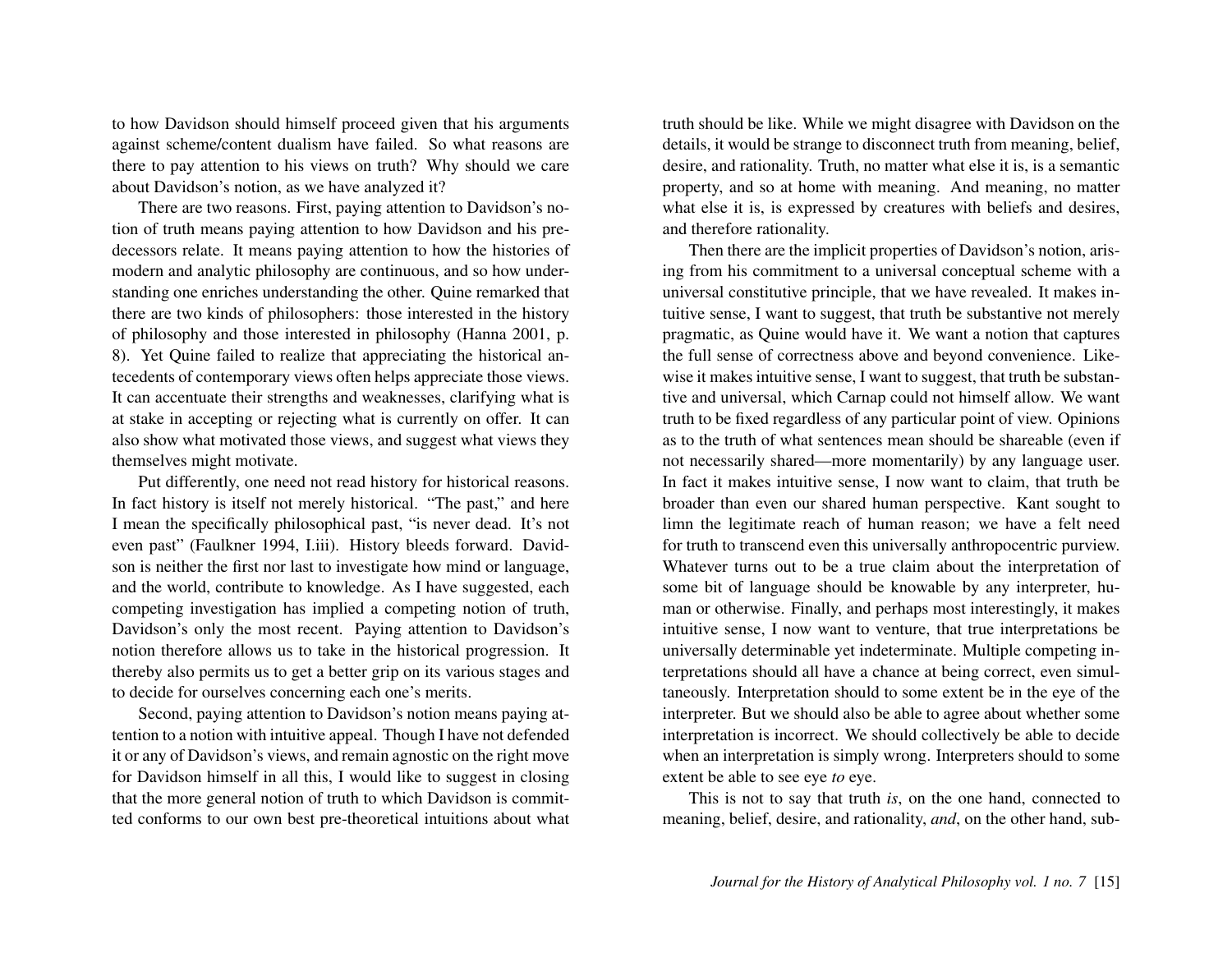<span id="page-16-14"></span>stantive, universal, broad, and indeterminate. To say that the notion is intuitive is not to say that it is correct. But it is to say that there are reasons to see whether truth admits of further description than Tarski gave it, and one good place to start is with Davidson's unrecognized yet serendipitous result.[20](#page-17-5)

> *Nathaniel Goldberg Associate Professor of Philosophy Washington and Lee University Lexington, Virginia USA* goldbergn@wlu.edu

> > **Typeset in LATEX**

#### *Notes*

<span id="page-16-0"></span><sup>[1](#page-1-0)</sup>Davidson (2001, essay 13) suggests that scheme/content dualism starts with Kant. He later explains that he is himself next in "a sequence that starts with Kant . . . and ends with Quine" (2004, p. 237).

<span id="page-16-1"></span> ${}^{2}$  ${}^{2}$  ${}^{2}$ Carnap (2003) anticipates his (1988) analytic/synthetic distinction. See Goldberg (2009a), Coffa (2008), Friedman (2001), and Hanna (2001) for connections between Kant and Carnap.

<span id="page-16-2"></span> $3$ Davidson (2001, essay 13; 2002b, essays 3, 10, 11; 2005a, essay 4) takes Quine's "experience," "extralinguistic fact," "nerve irritations," "sense-data," and "sensory stimulations" to characterize empirical content. Quine (1981) agrees.

<span id="page-16-3"></span><sup>[4](#page-2-0)</sup>I agree with Lepore and Ludwig that Davidson's argument proceeds by searching for "identification" (2007, p. 307) conditions on schemes.

<span id="page-16-4"></span>[5](#page-3-0)Nonetheless, as I explain below, it would not limit to one the number of Tsentences that could be generated from each object-language sentence. Interpretation remains indeterminate. See Goldberg (2008b, pp. 369–70; 2009b, pp. 267–8) for the role that triangulation plays in limiting indeterminacy. Also see Goldberg (2004), Goldberg and LeBar (2012), and Lepore and Ludwig (2007, pp. 185–92), for more on the principle of charity.

<span id="page-16-6"></span><span id="page-16-5"></span><sup>[6](#page-4-0)</sup>See also Davidson (2001, p. 137; 2004, pp. 35–6, 69–70; 2005a, pp. 318–9).

<sup>[7](#page-4-1)</sup>See Davidson (1993, p. 117; 2001, pp. 276–7; 2002b, pp. 88–9, 114–5; 2005a, p. 52; 2005b, essay 7) for his understanding of languages as idiolects. See Davidson (2001, essay 11; 2002b, p. 89; 2005b, essays 7, 8) for his understanding of idiolects as evolving. Moreover, Lepore and Ludwig (2007, ch. 17) question whether anyone actually holds the view of language that Davidson rejects. When discussing it, they print 'language' as '*language*' to emphasize that what Davidson says pertains, not to language as commonly if not universally understood, but to language as Davidson (2005b, p. 107) perhaps idiosyncratically takes his opponents to understand it.

<span id="page-16-7"></span>[8](#page-4-2)See Goldberg (2008b, 2009b, 2012) and Goldberg and LeBar (2012) for more on Davidson on interpretation.

<span id="page-16-8"></span> $9^9$  $9^9$ See Rorty (1979, p. 99) and Goldberg (2004, p. 420).

<span id="page-16-10"></span><span id="page-16-9"></span> $10$ Davidson (2002b, p. 40) is explicit.

 $11$ See Goldberg and Rellihan (2008) where I call this view "Kantian skepticism," and Goldberg (2008a) where I call it "noumenalism." In fact, as I (Goldberg 2008a) explain, Pettit (2003, chs. 1–3) is himself committed to such a view, and he and Smith and Stoljar (1998) find it exciting enough to discuss at length.

<span id="page-16-11"></span> $12$ "[J]ustification seems to depend on awareness, which is just another belief" (2002b, p. 142).

<span id="page-16-12"></span><sup>[13](#page-8-0)</sup>See Goldberg (2004, p. 432, n. 2) and surrounding text for comparative bibliographies.

<span id="page-16-13"></span><sup>[14](#page-9-0)</sup>Davidson does so implicitly (2001, essay 13) and explicitly (2002b, p. 40;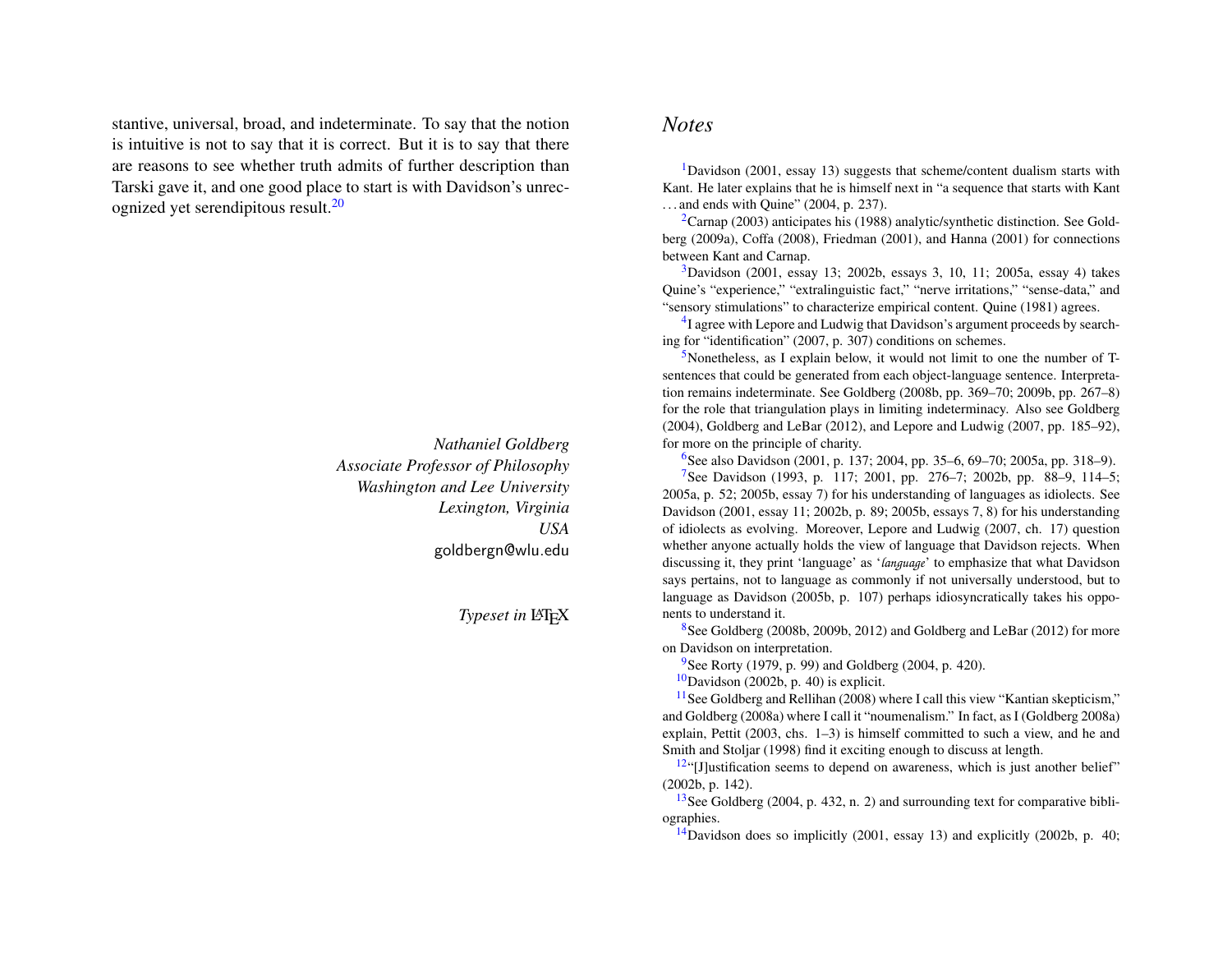#### 2004, p. 237).

<span id="page-17-0"></span> $15$ Davidson's decided view is that the principle of charity is constitutive of mentalistic descriptions (2002, essay 12, 13), while the principle of causality is constitutive of physicalistic descriptions (2005a, essay 14), where both kinds of descriptions employ concepts irreducible to one another yet expressible within a single language. See Ramberg (1999) and Davidson (1999c).

<span id="page-17-2"></span><span id="page-17-1"></span> $16$ See Goldberg (2009c, pp. 74–5).

<sup>[17](#page-13-0)</sup>See Glock (2003, ch. 1, §2) for the extent to which this makes Quine a pragmatist.

<span id="page-17-3"></span> $18$ Davidson, persuaded by Rorty (1995), first (2002b, p. 154) claims that he is a pragmatist, later (2005b, ch. 3) rightly recanting. While Quine also relies on the principle of charity, for him, the principle functions as a regulative ideal: translations should whenever possible but need not be charitable. This supports Allison's (2004, pp. 421–2) claim that pragmatists can accommodate regulative ideals but not constitutive principles. In fact, for Allison, that Davidson treats the principle of charity as a constitutive principle suffices to establish that Davidson is no pragmatist.

<span id="page-17-5"></span><span id="page-17-4"></span> $19$ This is true at least in physics (Kant 1998, 2004).

<sup>[20](#page-16-14)</sup>Thanks go to Matthew Burstein, Wayne Davis, Mark LeBar, James Mattingly, Linda Wetzel, and several anonymous referees for helpful comments. Thanks also go to Washington and Lee University for a generous Lenfest Summer Grant to support this research.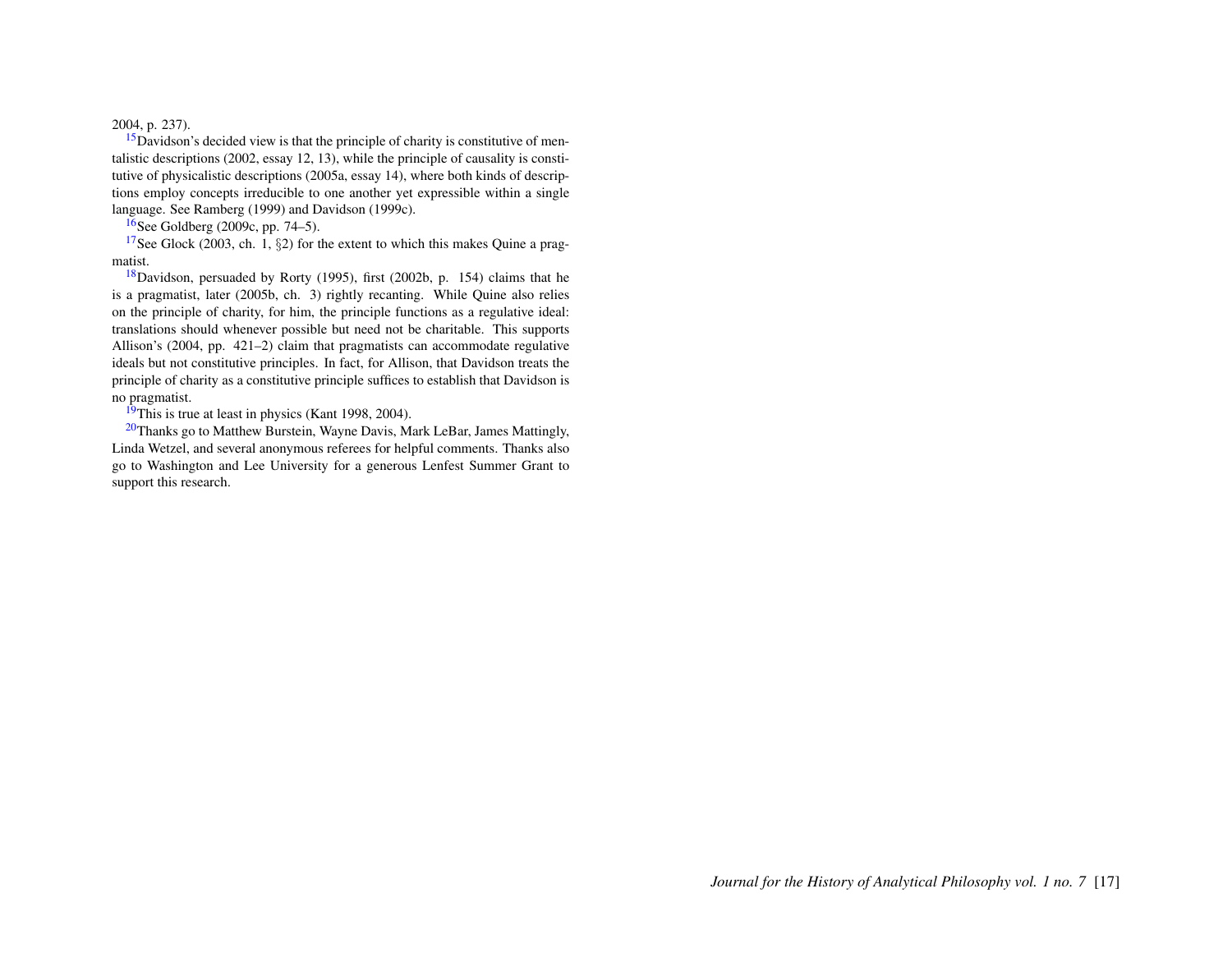## *References*

- Henry Allison. *Kant's Transcendental Idealism: An Interpretation and Defense*. Yale University Press, New Haven, CT, 2004.
- Rudolph Carnap. Empiricism, semantics, and ontology. In *Meaning and Necessity*, pages 205–29. University of Chicago Press, Chicago, second edition, 1988.
- Rudolph Carnap. *The Logical Syntax of Language*. Kegan Paul, London, 2003.
- Alberto J. Coffa. *The Semantic Tradition from Kant to Carnap*. Cambridge University Press, New York, 2008.
- Donald Davidson. Reply to Andreas Kemmerling. In R. Stoeker, editor, *Reflecting Davidson*, pages 117–20. Centre for Interdisciplinary Research, Bielefeld, Germany, 1993.
- Donald Davidson. Reply to Simon J. Evnine. In [Hahn](#page-19-0) [\[1999\]](#page-19-0), pages 305–10.
- Donald Davidson. Reply to Bjørn T. Ramberg. In [Hahn](#page-19-0) [\[1999\]](#page-19-0), pages 619–22.
- Donald Davidson. Reply to A. C. Genova. In [Hahn](#page-19-0) [\[1999\]](#page-19-0), pages 192–4.
- Donald Davidson. *Inquiries into Truth and Interpretation*. Oxford University Press, New York, 2001.
- Donald Davidson. *Essays on Actions and Events*. Oxford University Press, New York, 2002a.
- Donald Davidson. *Subjective, Intersubjective, Objective*. Oxford University Press, New York, 2002b.
- Donald Davidson. *Problems of Rationality*. Oxford University Press, New York, 2004.
- Donald Davidson. *Truth, Language, and History*. Oxford University Press, New York, 2005a.
- Donald Davidson. *Truth and Predication*. Harvard University Press, Cambridge, MA, 2005b.
- William Faulkner. Requiem for a nun. In Joseph Blotner and Noel Polk, editors, *William Faulkner: Novels 1942–1954*. Library of America, New York, 1994.
- Michael Friedman. *Dynamics of Reason*. Center for the Study of Language and Information, Stanford, CA, 2001.
- Hans-Johann Glock. *Quine and Davidson on Language, Thought and Reality*. Cambridge University Press, New York, 2003.
- Nathaniel Goldberg. E pluribus unum: arguments against conceptual schemes and empirical content. *The Southern Journal of Philosophy*, 42:411–38, 2004.
- Nathaniel Goldberg. Response-dependence, noumenalism, and ontological mystery. *European Journal of Philosophy*, 17:469–88, 2008a.
- Nathaniel Goldberg. Tension within triangulation. *The Southern Journal of Philosophy*, 46:367–83, 2008b.
- Nathaniel Goldberg. Historicism, entrenchment, and conventionalism. *Journal for General Philosophy of Science*, 40:259–76, 2009a.
- Nathaniel Goldberg. Triangulation, untranslatability, and reconciliation. *Philosophia*, 37:261–80, 2009b.
- Nathaniel Goldberg. Universal and relative rationality. *Principia*, 13:67–84, 2009c.

*Journal for the History of Analytical Philosophy vol. 1 no. 7* [18]